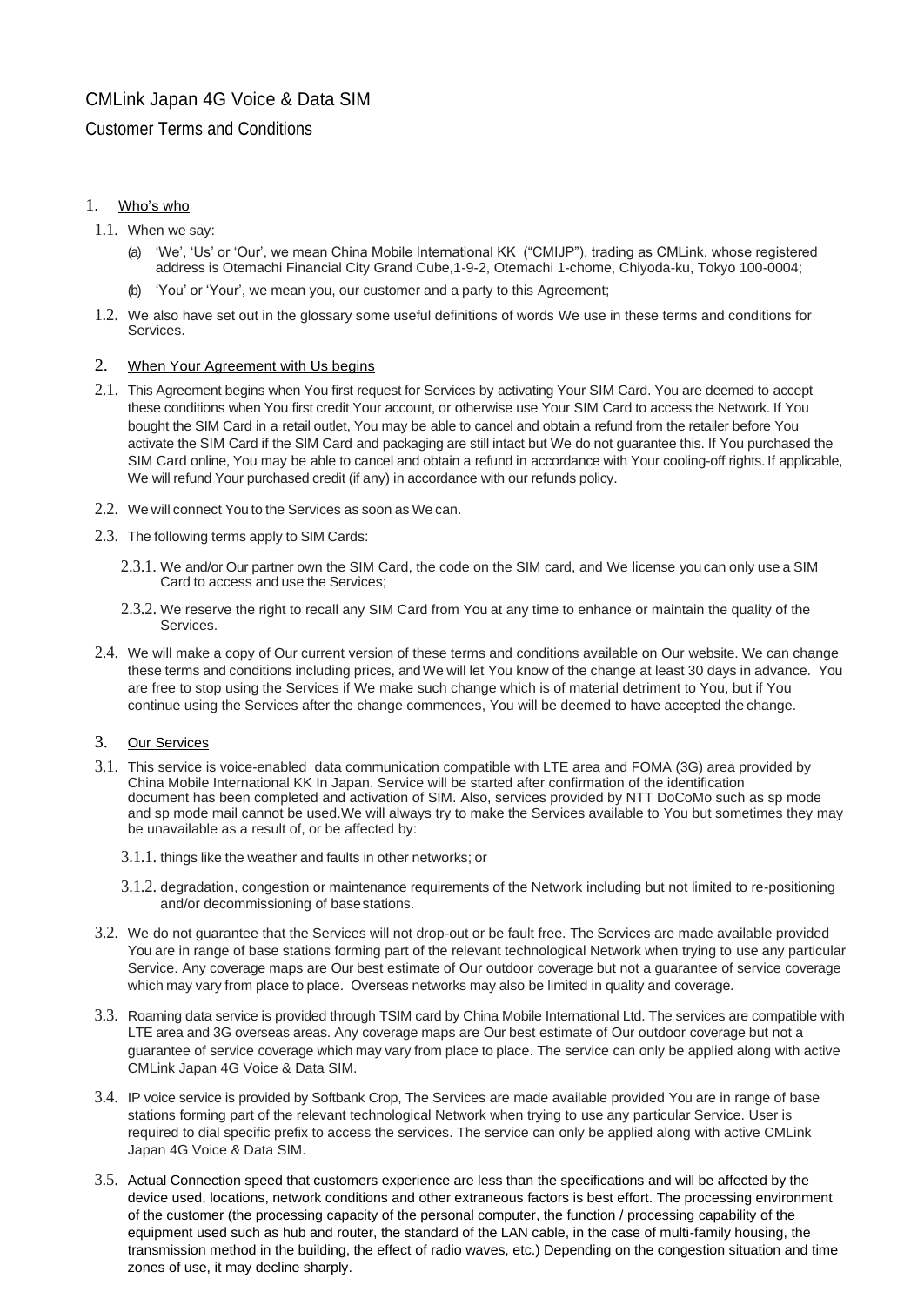- 3.6. This service does not guarantee the maximum speed according to the standard of the access line used as the effective speed. The effective speed may be significantly lower than the maximum speed in the standard due to the communication equipment including the customer's terminal environment and the congestion situation of the network etc.
- 3.7. Fair Use Policy: We reserve the right to manage Your use of Our Network in order to protect it for the use of all of Our customers. We may therefore apply traffic management controls from time to time.
- 3.8. You must only use the Services for private, personal and legitimate consumer purposes. Your use of the Services may be subject to fair use policy, which may include limits in respect of maximum daily call volumes, daily/monthly data usage and limits on individual call durations. Exact details of these will be notified to You at the point of purchase. If We ask You to moderate Your usage in accordance with the fair use limits described and You do not, We have the right to suspend and/or terminate Your use of the Services without compensation to You.
- 3.9. The Services are made available provided:
	- 3.8.1. The Services are not used otherwise than in accordance with Our and any other networks' **policies for acceptable use**, and (if appropriate) any relevant internet standards, suchthat:
		- (i)You must not access any Age Restricted Services unless You meet the required age. If You are allowed to access Age Restricted Services, You must not show or send content from the Age Restricted Services to anyone younger than the specified age. You must also ensure that You have deactivated any access to Age Restricted Services ifYou let anyone under the specified age use Your Equipment.
		- (ii) The Services are not used for anything unlawful, immoral or improper;
		- (iii) The Services are not used to make offensive or nuisance communications in whatever form, or to make or receive reverse chargecalls;
		- (iv) The Services are only used with Equipment approved for use with the Network and all relevant laws and rules are followed;
		- (v) The Services are not used to send, receive, upload, download or otherwise facilitate any material which is offensive, indecent, defamatory, of a menacing nature, a nuisance, a breach of privacy, an infringement of copyright or any other intellectual property right or otherwise unlawful;
		- (vi) The Services are not used to access or use Content in a way that infringes the rights of others;
		- (vii) All reasonable instructions We give You are followed;
		- (viii)You must not operate, whether directly or through a third party, any device to route or re-route voice, data or other services on, from or to the Network, including but not limited to:
		- a GSM Gateway, commonly known as a 'SIM box';or
		- illegal repeaters (a device to boost coverage which is unlicensed and used without Our express prior written consent);
		- (ix) You must not make any fraudulent or other unauthorised use (whether actual or attempted) of the Services, the Network, SIM Card, Equipment, or the use or attempted use of the Services, the Network, SIM Card, Equipment by corrupt, dishonest or illegal means, at any time;
		- (x) You must not sell or attempt to sell or otherwise provide commercial services using Our Services or Network to any third party without Our express prior written consent;
		- (xi) You, or anyone who uses Your SIM Card, must not impair, interfere with or damage or cause harm or distress to the Network or put the Network at risk, or abuse or threaten Our staff;
	- 3.8.2. You must comply with all Regulatory Conditions and other authorizations, laws, licenses, conditions, directions, codes or regulations relevant to the provision or use of the Services, as amended and from time to time in force;
	- 3.8.3. You give Us information We reasonably ask for;and
	- 3.8.4. Any information You give to Us, on which We may rely in making decisions concerning the provision of Services under this Agreement, must be true at the time You give it.
- 3.10.Any failure to comply with any of the points in clause 3.5 will entitle Us to suspend or disconnect the SIM Card from the Network. We will also be entitled to terminate this Agreement and You may have to pay a charge for any subsequent reconnection of the Service.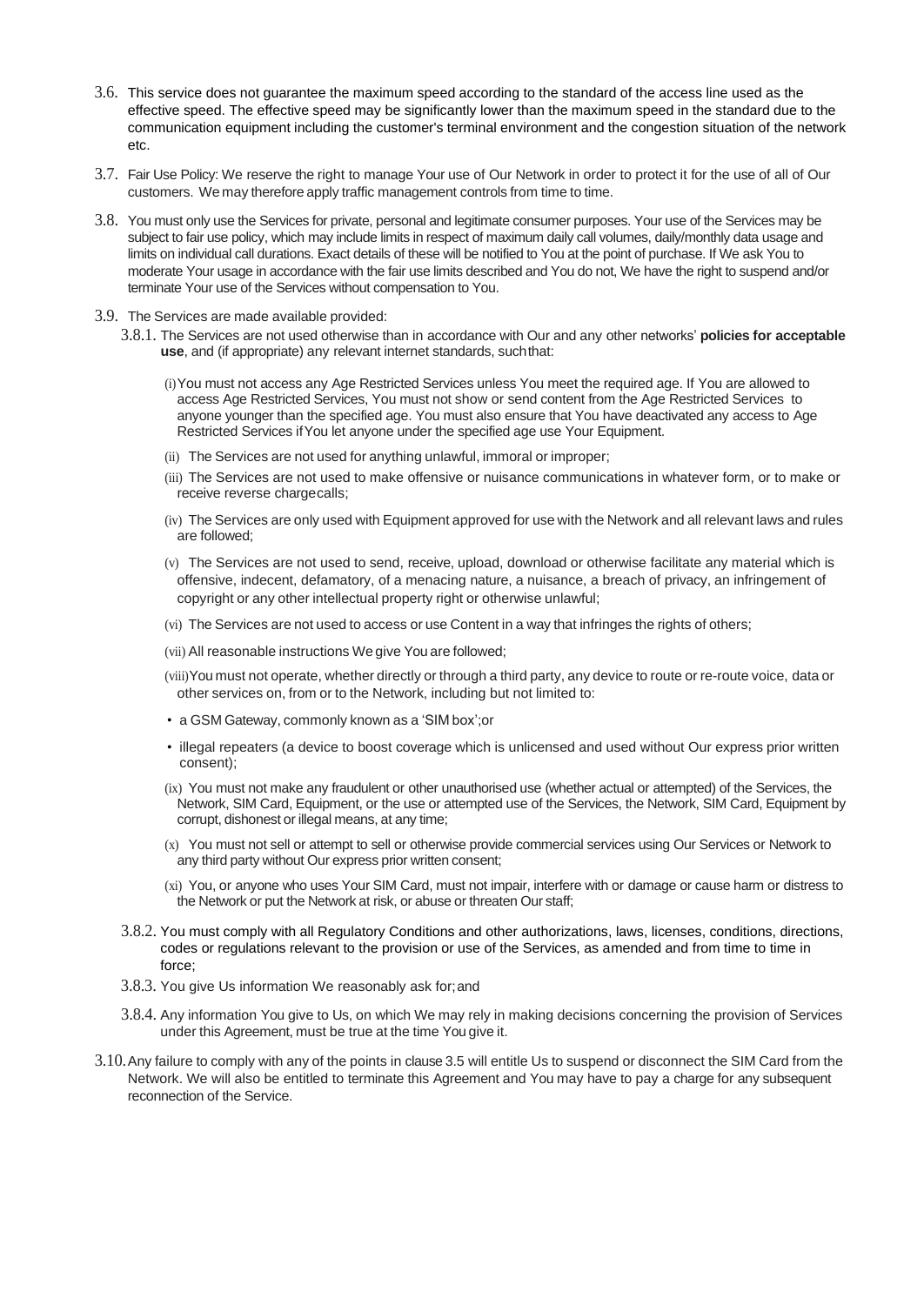- 3.11.You may be able to access the Internet via Your Services and You agree to comply with the terms and conditions and/or acceptable use policies of any third party content provider. Your dealings with these third party providers, and interest in promotions, services or merchants found by using the Services, unless expressly stated by Us, are solely between You and the person with whom You are dealing. We are not responsible for losses or damages You may incur from such dealings, and for web sites You access or the content on them. You are responsible for all information that You upload, email or otherwise transmit via Your Equipment. You acknowledge that the Internet is not a secure environment. We are not responsible for unauthorized access to Your Equipment via programs or material downloaded to Your Equipment via the Services, unless caused by Our negligence.
- 3.12.By using the Services You consent to Us copying and/or modifying images or information You have created where such copying and/or modification is carried out for the purposes of transmission. This also applies where You use the portal.
- 3.13.If You access the Services on or near the border of the Network and the network of any third party, You agree that You may not be able to access the Network but may instead be connected to the network of one of Our Roaming partners. Calls that You make will then be charged as if You were Roaming and those calls will not come out of any Allowance.

# 4. What and how You pay

- 4.1. Our Charges are set out in Our PricePlan as shown in Our website, and will be updated from time to time. You can obtain up to date copies by calling customer services or referring to Our website.
- 4.2. If the SIM Card or Your Equipment is lost, stolen or damaged You will be responsible for any Charges incurred until You have informed Us of the loss.
- 4.3. If You're not a Consumer, by entering into this Agreement You authorise the end users on Your Account to add Services to your Account without prior permission from You.

### 5. Our Liability to You

- 5.1. We are only liable to You as set out in this Agreement. We have no other duty or liability to You.
- 5.2. Nothing in this Agreement removes or limits Our liability for death or personal injury caused by something We have done or failed to do or for any fraudulent misrepresentation We may have made to You.
- 5.3. If You are not a Consumer, We are not liable to You in any way for any loss or damage that was not reasonably foreseeable at the time You entered this Agreement. This includes but is not limited to loss of income; business; anticipated savings (meaning costs You expected to avoid by using Equipment or Services) or anticipated profits, loss of property or loss of use of property.
- 5.4. If You are a Consumer, We are not liable to You in any way for any loss of income; business or profits; or for any loss or damage that was not reasonably foreseeable at the time You entered this Agreement.
- 5.5. You must tell Us about any claim as soon as reasonably possible.
- 5.6. We will not be liable to You if We cannot carry out Our duties or provide Services because of something beyond Our control.
- 5.7. We will not be responsible for any harm You suffer from a Virus or malicious software which infiltrates Your Equipment,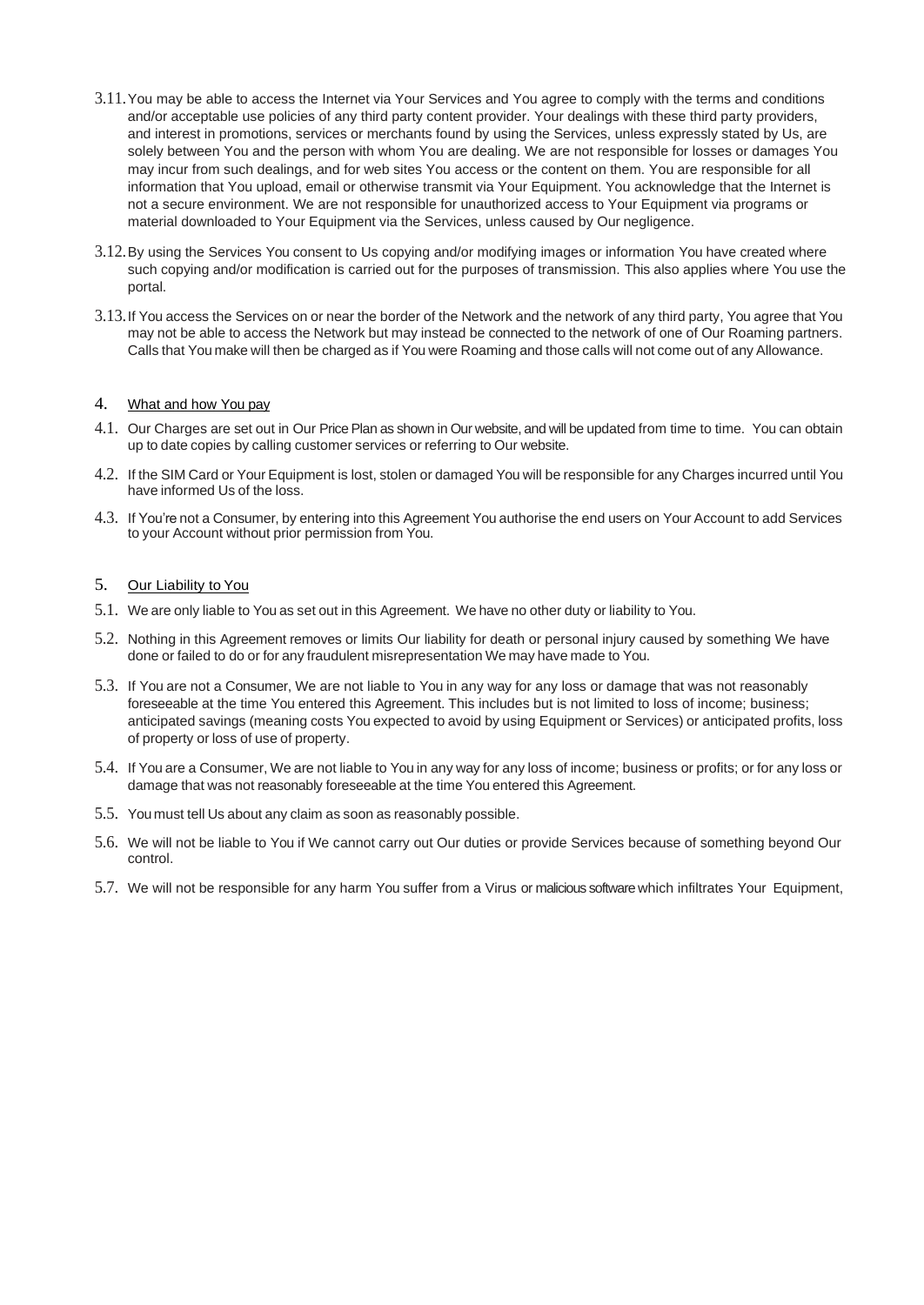whether it was transmitted via the Services or otherwise. You remain responsible for all Charges applied to Your accounts for the use of any Services activated by such a Virus ormalicioussoftware.

5.8. This clause 5 will apply even after this Agreement has been terminated.

#### 6. When We may suspend or disconnect the Services

- 6.1. We may suspend the Services or terminate this Agreement and disconnect any SIM Card from the Network without warning if:
	- 6.1.1. The Network breaks down or needs maintenance. We will try to make sure this does not happen often; or
	- 6.1.2. You or anyone who uses Your SIM Card does not keep to the conditions of this Agreement or any other Agreement with Us or Our Group Companies; or
	- 6.1.3. We reasonably consider You are in breach of any or all of Your obligations in clause 3.5, or Your Service is being used in such a way (intentionally or unintentionally) contrary to Your obligations in clause 3.5.
- 6.2. You are liable for Charges during suspension unless We decide otherwise.
- 6.3. We can charge to reconnect You to the Services except where something in clause 6.1.1 happened.
- 6.4. We may disconnect You from the Services if You have not purchased a new pack within 3 days after previous pack is expired. If We disconnect You for non-use of Services as set out in this section any unused credits or allowances on any Voucher remaining on Your Account subject to the disconnection will be forfeited.
- 6.5. The rights that We have under this clause 6 are in addition to the other rights that We have to suspend and/or terminate the Services and/or suspend or terminate this Agreement as set out in the following other clauses of this Agreement: 3.6 and 7.1.

#### 7. When this Agreement ends

- 7.1. We can terminate this Agreement immediately if any of the following happen:
	- 7.1.1 You break an important condition of this Agreement or a number of less important conditions;
	- 7.1.2 You break a less important condition of this Agreement and do not put it right within 7 days of Us asking You to; or
	- 7.1.3 any licence to run the Service or the Network is ended.

## 8. General

- 8.1. You need to get Our explicit prior consent before You can transfer or try to transfer any of Your rights and responsibilities under this Agreement. We may transfer any of Ours without Your permission, provided the level of service You currently experience is not reduced as a result.
- 8.2. We can record any conversations between You and Our staff, and store such conversations when necessary or as required by law.
- 8.3. If You have registered with Us You must call customer services straight away about any change in the address supplied to Us. We may send notices to either Your postal address, Your online account, or Your email address. We may also send You 'over the air' updates to Your phone which may make some minor adjustments to the functionality or display on Your Equipment. You'll need to accept these changes which may include doing anything reasonable We request.
- 8.4. We aren't responsible for messages that don't get to You because Your Equipment is turned off or not connected to the Network.
- 8.5. Unless otherwise stated in this Agreement, any notices from You to Us must be sent to: China Mobile International KK ("CMIJP"), Otemachi Financial City Grand Cube,1-9-2, Otemachi 1-chome, Chiyoda-ku, Tokyo 100-0004.
- 8.6. Any concession or extra time that We allow You only applies to the specific circumstances in which We give it. It does not affect Our rights under this Agreement in any other way.
- 8.7. This Agreement shall not confer any benefit on a third party unless otherwise stated by law.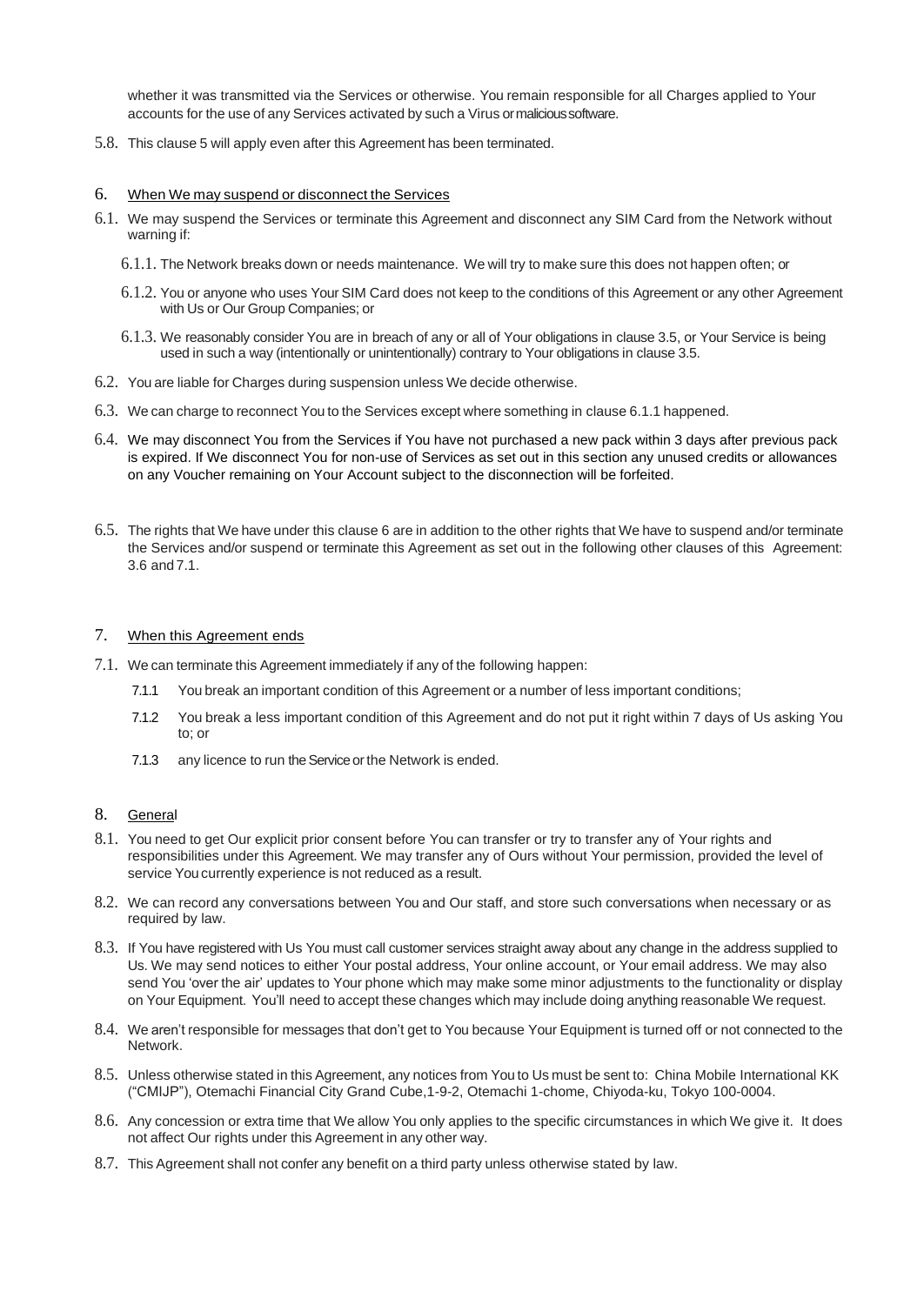- 8.8. Japanese law will apply to this Agreement and any disputes will be settled in the Courts of Japan.
- 8.9. If a point or condition of this Agreement is not legally effective, the remainder of this Agreement shall be effective. We can replace any point or condition that is not legally effective with a point or condition of similar meaning that is.
- 8.10.You confirm that the information that You provide to Us, including Your registration details, is true, accurate and complete. You agree to inform Us immediately of any changes to Your details by contacting Our customer services as set out in clause 8.20.
- 8.11.We will use Your personal information in accordance with the terms of this Agreement and applicable data protection and privacy legislation. We and/or Our Group Companies (including without limitation, China Mobile International Limited) will use Your personal information for providing the Services, Equipment and related products to You, administration of Your account and billing, advertising, marketing, research, analytics, credit scoring, customer services, tracking the Equipment You are using on Our Network and web use and profiling Your preferences. We will disclose Your information to Our service providers and agents to help Us with these purposes. We will keep Your information for a reasonable period after Your contract with Us has finished in case You decide to use Our Services again and may contact You about Our Services during this time. Please refer to Our privacy policy which You can find on Our website at csip@cmlink.com.
- 8.12.You agree that We, Our Group Companies and Our carefully selected business partners can use information about You, including information about Your use of Our Network, Services and related products and the location of the Equipment You are using on Our Network, to tell You about products, services or promotions offered by Us and third parties that may be of interest to You and for research and analytics purposes. We may contact You by post, fax, email, telephone, electronic messaging (including but not limited to SMS and MMS) or online or via any other interactive media. If You would prefer not to receive direct marketing communications from Us, simply let Us know by contacting Our customer services, We will stop sending them to You. Please see Our privacy policy at csip@cmlink.com for further details. If You will be giving the Equipment to someone else to use on our Network (for example, if You are paying for the Equipment for a family member), then You agree that You have told that person how We will use their information and obtained their consent to this.
- 8.13.We provide a "Phishing SMS rejection setting" for this function. "Phishing SMS rejection setting" means automatically rejecting the reception of messages judged to be "Phishing SMS"."Phishing SMS" refers to messages including URLs or telephone numbers that are disguised as actual courier service providers, financial institutions, or Internet mail-order business operators and are directed to install fraudulent apps, access websites, or telephone calls for the purpose of stealing personal information, such as account information or account information, or fraudulently taking money. We provide a standard state in which phishing SMS rejection settings are enabled. However, this is not the case when the setting that cannot be used together with the phishing SMS rejection setting is enabled, such as when "Reject all SMS" is enabled. At any time, you can disable or enable the phishing SMS rejection settings. In this case, the change shall be made by you from the designated Web site. Messages rejected by the phishing SMS rejection setting cannot be restored.
- 8.14.We detect phishing SMS by mechanically and automatically obtaining information (including source information and text content) of all messages before they are received by you for the purpose of providing phishing SMS rejection settings.
- 8.15.We accumulate information on phishing SMS detected in the provision of phishing SMS rejection settings, process it into anonymization and statistical data, and use it for the following purposes. (a)Improving the judgment accuracy of phishing SMS. (b) Request for correcting phishing SMS senders and message relays. (c)Preventing Users from Accessing Unauthorized Sites Related to phishing SMS. (d)Implementation of measures for phishing SMS among mobile phone carriers.
- 8.16.We may disclose to third parties information on phishing SMS that has been anonymized and processed into statistical data in order to achieve the objectives of Remark 8.15.
- 8.17.The user agrees comprehensively in advance on the items described in Remarks 8.14 to 8.16.
- 8.18.We do not guarantee the integrity of the detection and rejection of phishing SMS in the phishing SMS rejection settings (including the rejection of the reception of messages that do not fall under the phishing SMS)
- 8.19.You have a right to ask for a copy of Your personal information (for a reasonable fee covering our administrative costs) and to correct any inaccuracies. Please see Our privacy policy for further details.In the event of a personal data security breach that affects You, We will notify the relevant authorities, and if appropriate, We will notify the subscriber or user of Our Services who is affected by the breach in writing. A personal data security breach that affects You (or the subscriber/user) does not give You the right to terminate this Agreement.
- 8.20.We and/or Our Group Companies will carry out any activity or disclosure of Your personal information to comply with Our and/or Our Group Companies' legal and regulatory requirements, for law enforcement purposes and to detect, prevent or investigate crime, fraud and misuse of or damage to Our and/or Our Group Companies' Network, Services and relatedproducts.
- 8.21.This Agreement is the whole agreement between You and Us. Any other information that You may have seen or heard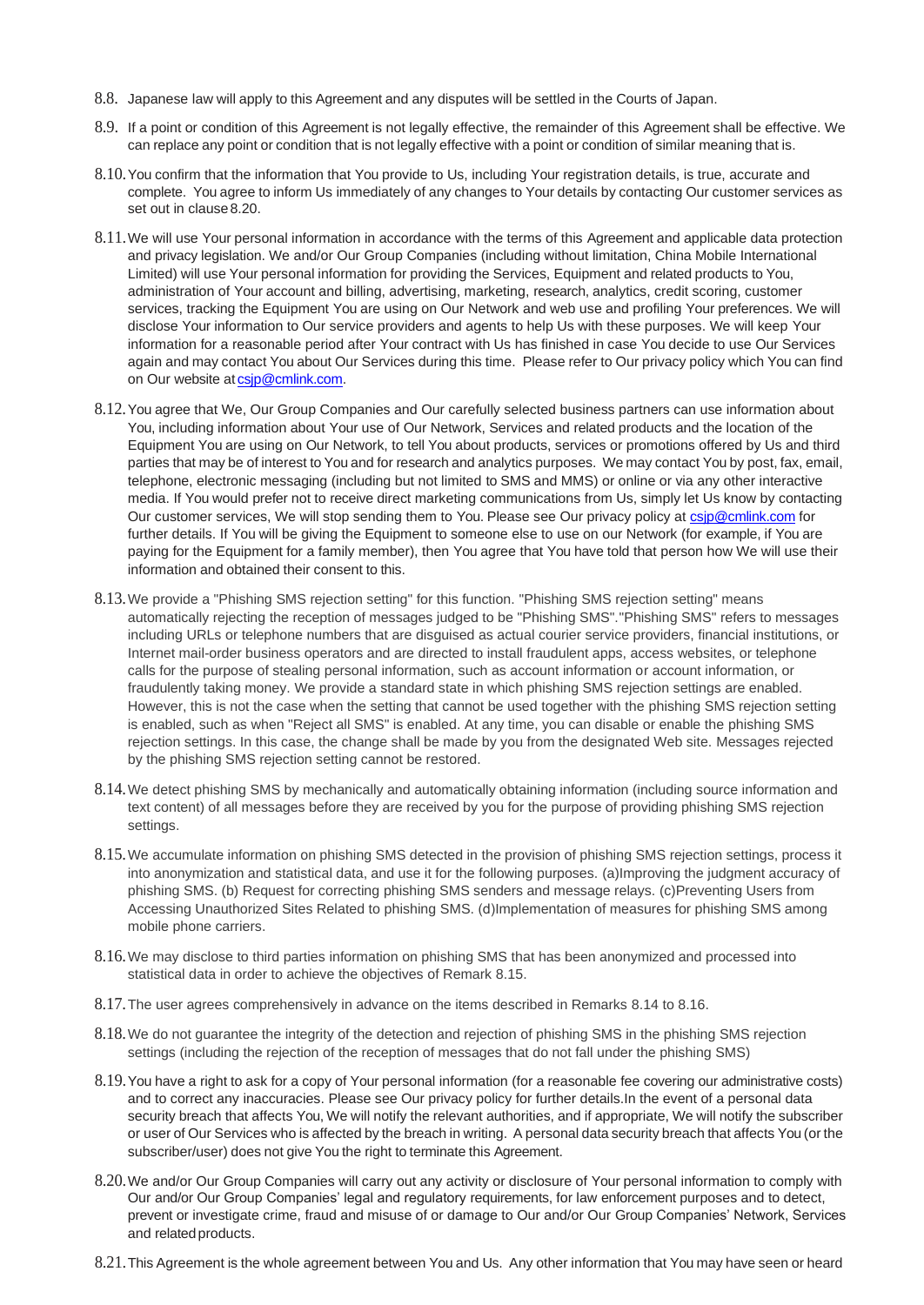before You entered into this Agreement isn't included.

8.22.If You have any questions or require help or support You can contact customer services by telephone +080 0100 8600, or by email to [csjp@cmlink.com.](mailto:csuk@cmlink.com)

#### 9. Glossary

When We use these words they have the following meanings:

'**Account**' Your account in which We record Your credits and charges;

'**Additional Service**' an optional/extra Service not part of Your Price Plan which can be added to Your Account, and the charges for a Service once any Allowance is used up, such as "roaming data service", or "IP voice service";

'**Age Restricted Services**' any Services for which You need to be over a certain age to use;

'**Agreement**' these terms and conditions between You and Us for the use of the SIM Card to access the Services, together with the Charges referred to throughout;

'**Charge**' the Price Plan Charge, a charge for an Additional Service and any other additional charge including the Separate Payment Handling Charge and the Cancellation Charge;

'**Consumer**' a real person entering into the Agreement and/or using the Services for purposes outside his/her business; '**Content**' all information whether textual, visual, audio or otherwise, appearing on or available through the services whether supplied by Us or by content providers;

'**Equipment**' any mobile phone equipment that You use to access the Services;

'**Group Companies**' means China Mobile International KK ("CMIJP") (which includes CMIJP and its subsidiaries), the China Mobile International Limited and its affiliates;

'**Network**' the communications system which is used to provide the Services and any other type of communications system which may be provided and operated by Us now or in the future;

'**TTC**' Telecommunication Technology Committee that regulates the telecommunications industry, including Us; '**Price Plan**' the bundle of Services including any Allowance provided to You by Us each month in exchange for Your payment of the Price Plan Charge;

'**Price Plan Charge**' the charge for the Price Plan Service, which comprises the Charge for the Price Plan or charges; '**Price Plan Service**' the inclusive Service supplied with Your Price Plan, the charges, types of calls You can make, messages You can send, data You can use and details of any other Services and other terms and conditions for which are set out in that Price Plan;

'**Regulatory Conditions**' any regulation, condition, direction, decision, notification or order made by TTC, Phone-Paid Services Authority or any other relevant regulatory body (including any enforcement action by TTC, Phone-Paid Services Authority or such other regulatory body) or any code or codes of practice issued by any competent authority, whether or not such code or codes are expressed to be legally binding, and any voluntary codes applied by any industry body or association, governing or affecting a party's activities;

'**Renewing**', '**Renewal**' entering into a new Minimum Term in return for a benefit at or after the expiry of Your existing Minimum Term (or at any other time with Our express consent); '

'**Service**' or '**Services**' a service provided to You by Us including the Price Plan Service and any Additional Service; '**SIM Card**'/'TSIM Card' the card or cards provided under this Agreement and used with Equipment to get Services; '**Consumption tax**' consumption tax at the prevailing rate;

'**Virus**' any manipulating program which modifies other programs and/or replicates itself;

'**Written Notice**' sending You notice under this Agreement through either: (1) an electronic message to Your SIM Card which mav contain a cross reference to Our website for further information; or (2) a letter to Your postal address; or (3) an email to the email address that You have registered with Us.

'**Your Equipment**' Equipment that You own.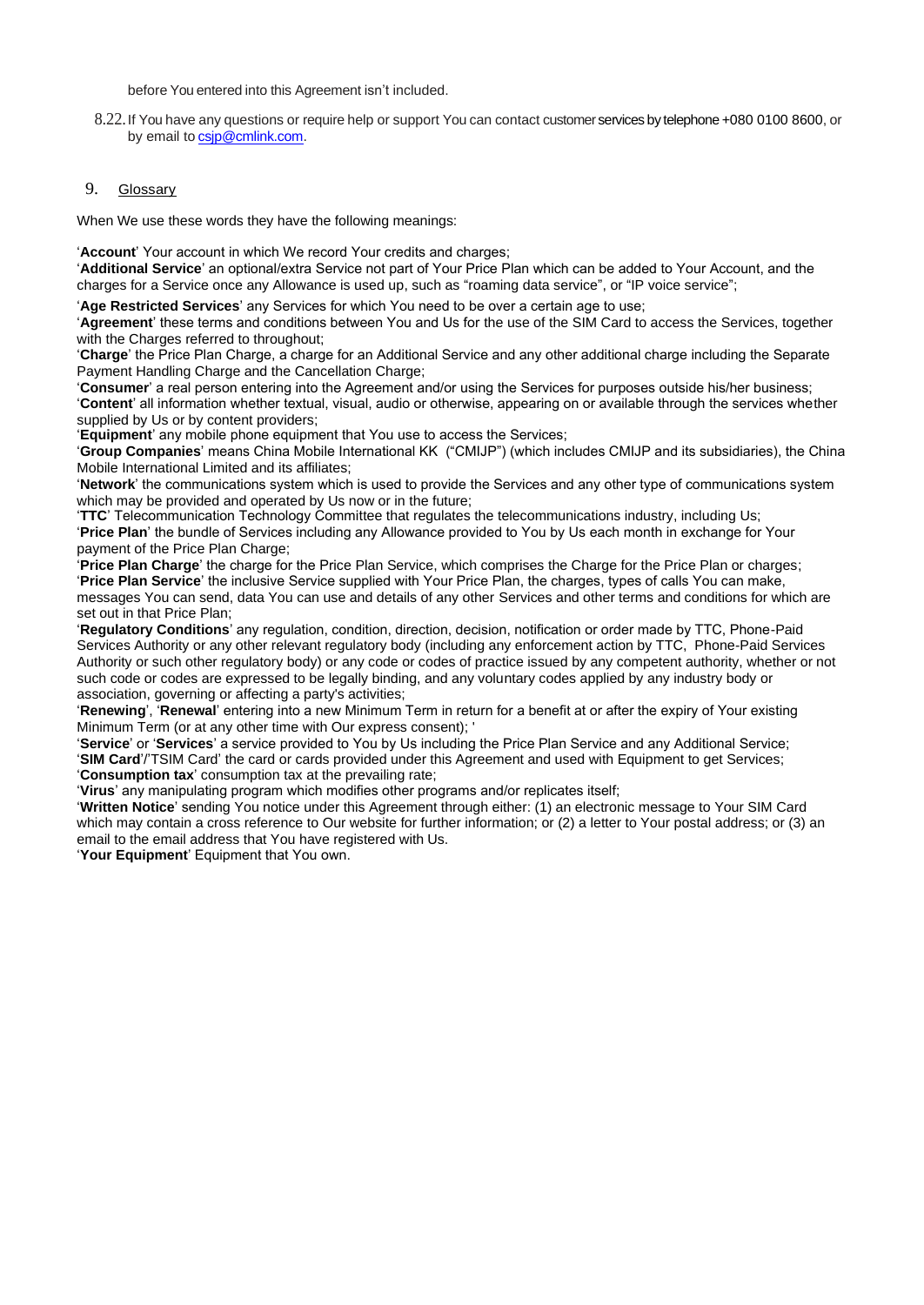# CMLink Japan 4G Data SIM

# Customer Terms and Conditions

# 1. Who's who

- 1.1. When we say:
	- (a) 'We', 'Us' or 'Our', we mean China Mobile International KK ("CMIJP"), trading as CMLink, whose registered address is Otemachi Financial City Grand Cube,1-9-2, Otemachi 1-chome, Chiyoda-ku, Tokyo 100-0004;;
	- (b) 'You' or 'Your', we mean you, our customer and a party to this Agreement;
- 1.2. We also have set out in the glossary some useful definitions of words We use in these terms and conditions for Services.

### 2. When Your Agreement with Us begins

- 2.1. This Agreement begins when You first request for Services by activating Your SIM Card. You are deemed to accept these conditions when You first credit Your account, or otherwise use Your SIM Card to access the Network. If You bought the SIM Card in a retail outlet, You may be able to cancel and obtain a refund from the retailer before You activate the SIM Card if the SIM Card and packaging are still intact but We do not guarantee this. If You purchased the SIM Card online, You may be able to cancel and obtain a refund in accordance with Your cooling-off rights. If applicable, We will refund Your purchased credit (if any) in accordance with our refunds policy.
- 2.2. We will connect You to the Services as soon as We can.
- 2.3. The following terms apply to SIM Cards:
	- 2.3.3. We and/or Our partner own the SIM Card, the code on the SIM card, and We license you can only use a SIM Card to access and use the Services;
	- 2.3.4. We reserve the right to recall any SIM Card from You at any time to enhance or maintain the quality of the Services.
- 2.4. We will make a copy of Our current version of these terms and conditions available on Our website. We can change these terms and conditions including prices, andWe will let You know of the change at least 30 days in advance. You are free to stop using the Services if We make such change which is of material detriment to You, but if You continue using the Services after the change commences, You will be deemed to have accepted the change.

## 3. Our Services

- 3.1. This service uses mobile data communication compatible with LTE area and FOMA (3G) area provided by China Mobile International KK In Japan at maximum connection speed of 788 Mbps,
- 3.2. This service is data-only data communication and no voice communication nor SMS service are provided. Also, services provided by NTT DoCoMo such as sp mode and sp mode mail cannot be used. We will always try to make the Services available to You but sometimes they may be unavailable as a result of, or be affected by:
	- 3.1.3. things like the weather and faults in other networks; or
	- 3.1.4. degradation, congestion or maintenance requirements of the Network including but not limited to re-positioning and/or decommissioning of basestations.
- 3.3. We do not guarantee that the Services will not drop-out or be fault free. The Services are made available provided You are in range of base stations forming part of the relevant technological Network when trying to use any particular Service. Any coverage maps are Our best estimate of Our outdoor coverage but not a guarantee of service coverage which may vary from place to place. Overseas networks may also be limited in quality and coverage.
- 3.4. Actual Connection speed that customers experience are less than the specifications and will be affected by the device used, locations, network conditions and other extraneous factors is best effort. The processing environment of the customer (the processing capacity of the personal computer, the function / processing capability of the equipment used such as hub and router, the standard of the LAN cable, in the case of multi-family housing, the transmission method in the building, the effect of radio waves, etc.) Depending on the congestion situation and time zones of use, it may decline sharply.
- 3.5. This service does not guarantee the maximum speed according to the standard of the access line used as the effective speed. The effective speed may be significantly lower than the maximum speed in the standard due to the communication equipment including the customer's terminal environment and the congestion situation of the network etc.
- 3.6. Fair Use Policy: We reserve the right to manage Your use of Our Network in order to protect it for the use of all of Our customers. We may therefore apply traffic management controls from time to time.
- 3.7. You must only use the Services for private, personal and legitimate consumer purposes. Your use of the Services may be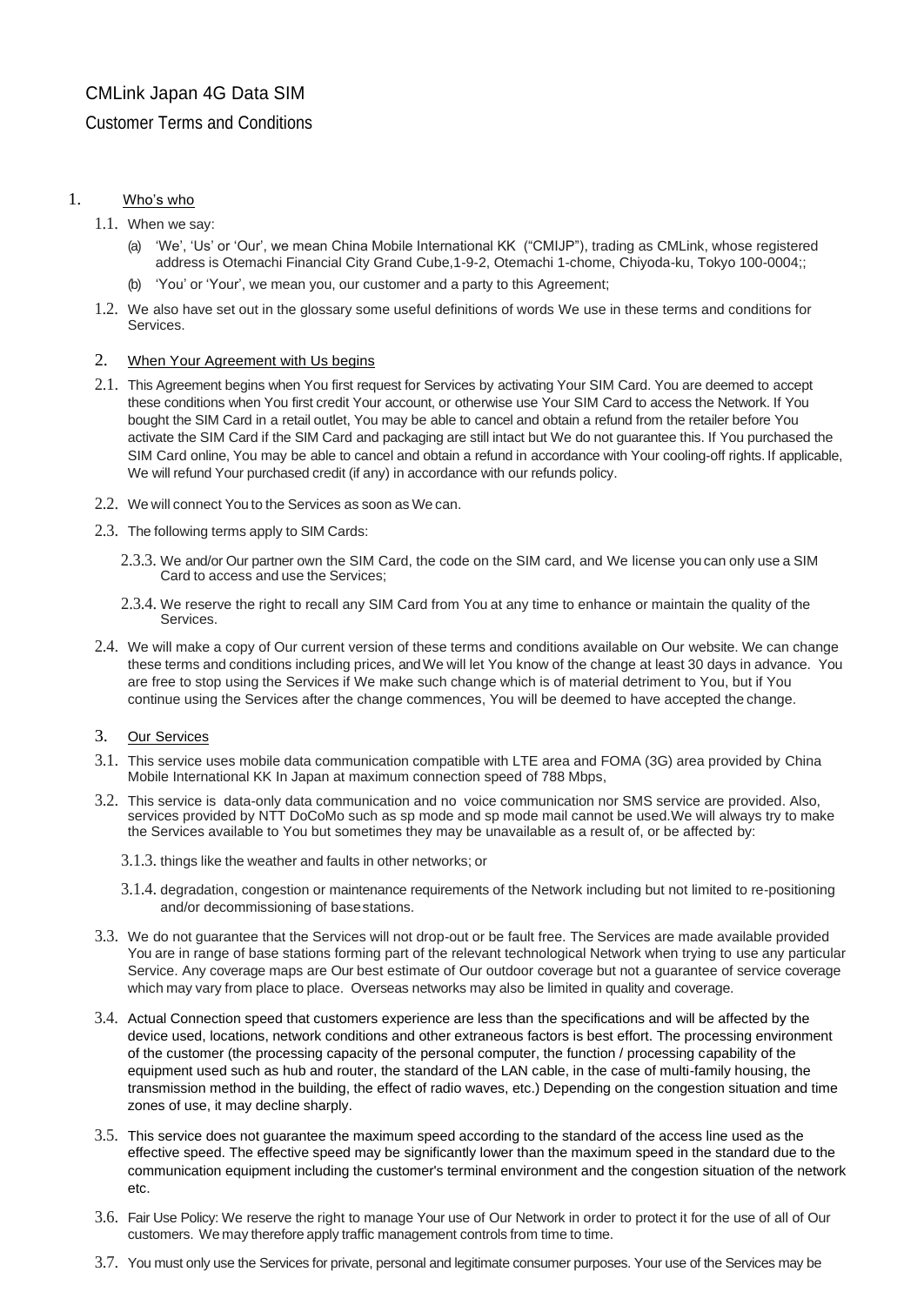subject to fair use policy, which may include limits in respect of maximum daily call volumes, daily/monthly data usage and limits on individual call durations. Exact details of these will be notified to You at the point of purchase. If We ask You to moderate Your usage in accordance with the fair use limits described and You do not, We have the right to suspend and/or terminate Your use of the Services without compensation to You.

- 3.8. The Services are made available provided:
	- 3.8.5. The Services are not used otherwise than in accordance with Our and any other networks' **policies for acceptable use**, and (if appropriate) any relevant internet standards, suchthat:
		- (i)You must not access any Age Restricted Services unless You meet the required age. If You are allowed to access Age Restricted Services, You must not show or send content from the Age Restricted Services to anyone younger than the specified age. You must also ensure that You have deactivated any access to Age Restricted Services ifYou let anyone under the specified age use Your Equipment.
		- (ii) The Services are not used for anything unlawful, immoral or improper;
		- (iii) The Services are not used to make offensive or nuisance communications in whatever form, or to make or receive reverse chargecalls;
		- (iv) The Services are only used with Equipment approved for use with the Network and all relevant laws and rules are followed;
		- (v) The Services are not used to send, receive, upload, download or otherwise facilitate any material which is offensive, indecent, defamatory, of a menacing nature, a nuisance, a breach of privacy, an infringement of copyright or any other intellectual property right or otherwise unlawful;
		- (vi) The Services are not used to access or use Content in a way that infringes the rights of others;
		- (vii) All reasonable instructions We give You are followed;
		- (viii) You must not operate, whether directly or through a third party, any device to route or re-route voice, data or other services on, from or to the Network, including but not limited to:
		- a GSM Gateway, commonly known as a 'SIM box';or
		- illegal repeaters (a device to boost coverage which is unlicensed and used without Our express prior written consent);
		- (ix) You must not make any fraudulent or other unauthorised use (whether actual or attempted) of the Services, the Network, SIM Card, Equipment, or the use or attempted use of the Services, the Network, SIM Card, Equipment by corrupt, dishonest or illegal means, at any time;
		- (x) You must not sell or attempt to sell or otherwise provide commercial services using Our Services or Network to any third party without Our express prior written consent;
		- (xi) You, or anyone who uses Your SIM Card, must not impair, interfere with or damage or cause harm or distress to the Network or put the Network at risk, or abuse or threaten Our staff;
	- 3.8.6. You must comply with all Regulatory Conditions and other authorizations, laws, licenses, conditions, directions, codes or regulations relevant to the provision or use of the Services, as amended and from time to time in force;
	- 3.8.7. You give Us information We reasonably ask for;and
	- 3.8.8. Any information You give to Us, on which We may rely in making decisions concerning the provision of Services under this Agreement, must be true at the time You give it.
- 3.9. Any failure to comply with any of the points in clause 3.5 will entitle Us to suspend or disconnect the SIM Card from the Network. We will also be entitled to terminate this Agreement and You may have to pay a charge for any subsequent reconnection of the Service.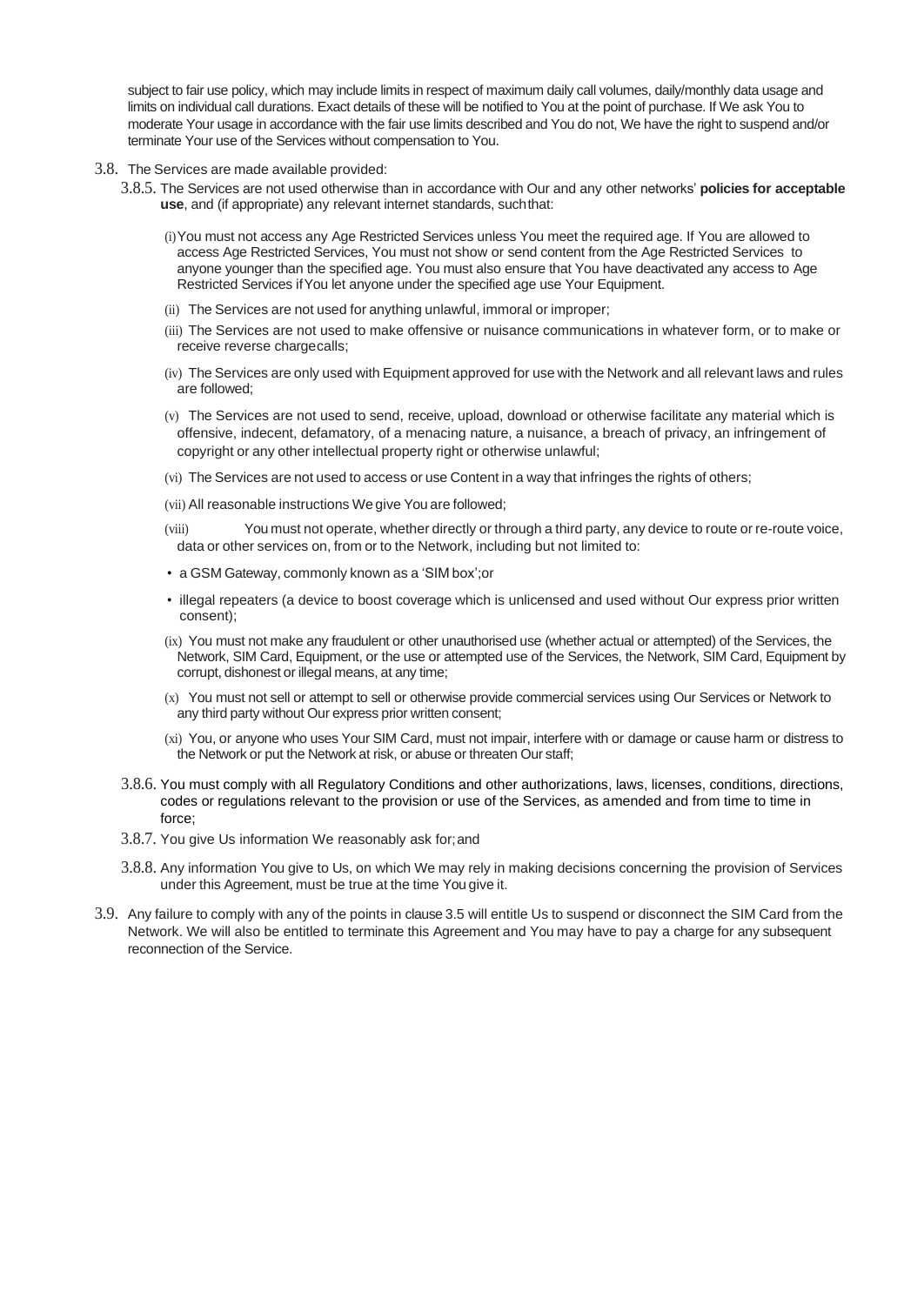- 3.10.You may be able to access the Internet via Your Services and You agree to comply with the terms and conditions and/or acceptable use policies of any third party content provider. Your dealings with these third party providers, and interest in promotions, services or merchants found by using the Services, unless expressly stated by Us, are solely between You and the person with whom You are dealing. We are not responsible for losses or damages You may incur from such dealings, and for web sites You access or the content on them. You are responsible for all information that You upload, email or otherwise transmit via Your Equipment. You acknowledge that the Internet is not a secure environment. We are not responsible for unauthorized access to Your Equipment via programs or material downloaded to Your Equipment via the Services, unless caused by Our negligence.
- 3.11.By using the Services You consent to Us copying and/or modifying images or information You have created where such copying and/or modification is carried out for the purposes of transmission. This also applies where You use the portal.
- 3.12.If You access the Services on or near the border of the Network and the network of any third party, You agree that You may not be able to access the Network but may instead be connected to the network of one of Our Roaming partners. Calls that You make will then be charged as if You were Roaming and those calls will not come out of any Allowance.

# 4. What and how You pay

- 4.1. Our Charges are set out in Our PricePlan as shown in Our website, and will be updated from time to time. You can obtain up to date copies by calling customer services or referring to Our website.
- 4.2. If the SIM Card or Your Equipment is lost, stolen or damaged You will be responsible for any Charges incurred until You have informed Us of the loss.
- 4.3. If You're not a Consumer, by entering into this Agreement You authorise the end users on Your Account to add Services to your Account without prior permission from You.

### 5. Our Liability to You

- 5.1. We are only liable to You as set out in this Agreement. We have no other duty or liability to You.
- 5.2. Nothing in this Agreement removes or limits Our liability for death or personal injury caused by something We have done or failed to do or for any fraudulent misrepresentation We may have made to You.
- 5.3. If You are not a Consumer, We are not liable to You in any way for any loss or damage that was not reasonably foreseeable at the time You entered this Agreement. This includes but is not limited to loss of income; business; anticipated savings (meaning costs You expected to avoid by using Equipment or Services) or anticipated profits, loss of property or loss of use of property.
- 5.4. If You are a Consumer, We are not liable to You in any way for any loss of income; business or profits; or for any loss or damage that was not reasonably foreseeable at the time You entered this Agreement.
- 5.5. You must tell Us about any claim as soon as reasonably possible.
- 5.6. We will not be liable to You if We cannot carry out Our duties or provide Services because of something beyond Our control.
- 5.7. We will not be responsible for any harm You suffer from a Virus or malicious software which infiltrates Your Equipment,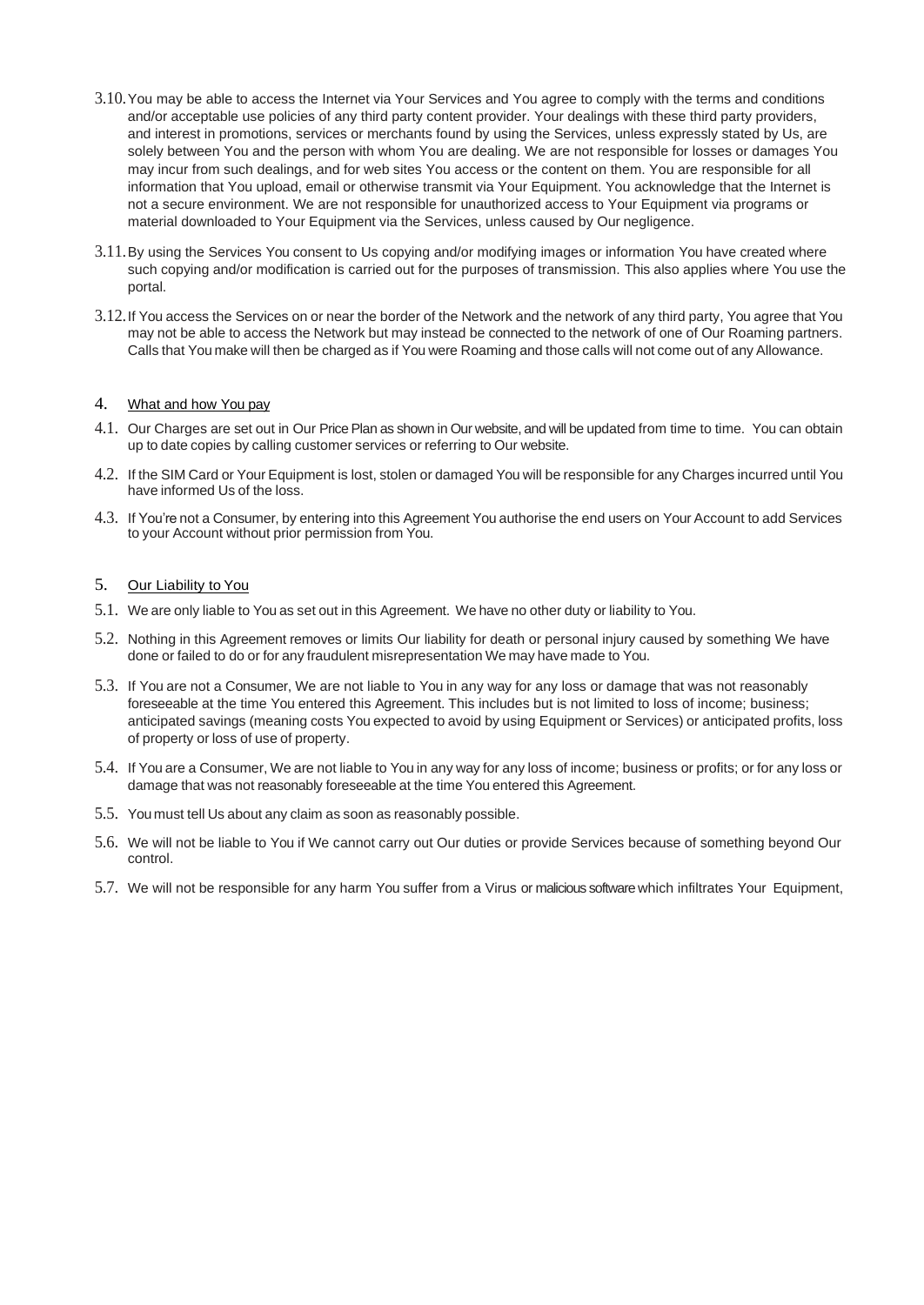whether it was transmitted via the Services or otherwise. You remain responsible for all Charges applied to Your accounts for the use of any Services activated by such a Virus ormalicioussoftware.

5.8. This clause 5 will apply even after this Agreement has been terminated.

#### 6. When We may suspend or disconnect the Services

- 6.1. We may suspend the Services or terminate this Agreement and disconnect any SIM Card from the Network without warning if:
	- 6.1.4. The Network breaks down or needs maintenance. We will try to make sure this does not happen often; or
	- 6.1.5. You or anyone who uses Your SIM Card does not keep to the conditions of this Agreement or any other Agreement with Us or Our Group Companies; or
	- 6.1.6. We reasonably consider You are in breach of any or all of Your obligations in clause 3.5, or Your Service is being used in such a way (intentionally or unintentionally) contrary to Your obligations in clause 3.5.
- 6.2. You are liable for Charges during suspension unless We decide otherwise.
- 6.3. We can charge to reconnect You to the Services except where something in clause 6.1.1 happened.
- 6.4. The rights that We have under this clause 6 are in addition to the other rights that We have to suspend and/or terminate the Services and/or suspend or terminate this Agreement as set out in the following other clauses of this Agreement: 3.6 and 7.1.

#### 7. When this Agreement ends

- 7.1. We can terminate this Agreement immediately if any of the following happen:
	- 7.1.4 You break an important condition of this Agreement or a number of less important conditions;
	- 7.1.5 You break a less important condition of this Agreement and do not put it right within 7 days of Us asking You to; or
	- 7.1.6 any licence to run the Service or the Network is ended.

### 8. General

- 8.1. You need to get Our explicit prior consent before You can transfer or try to transfer any of Your rights and responsibilities under this Agreement. We may transfer any of Ours without Your permission, provided the level of service You currently experience is not reduced as a result.
- 8.2. We can record any conversations between You and Our staff, and store such conversations when necessary or as required by law.
- 8.3. If You have registered with Us You must call customer services straight away about any change in the address supplied to Us. We may send notices to either Your postal address, Your online account, or Your email address. We may also send You 'over the air' updates to Your phone which may make some minor adjustments to the functionality or display on Your Equipment. You'll need to accept these changes which may include doing anything reasonable We request.
- 8.4. We aren't responsible for messages that don't get to You because Your Equipment is turned off or not connected to the Network.
- 8.5. Unless otherwise stated in this Agreement, any notices from You to Us must be sent to: China Mobile International KK ("CMIJP"),Otemachi Financial City Grand Cube,1-9-2, Otemachi 1-chome, Chiyoda-ku, Tokyo 100-0004;.
- 8.6. Any concession or extra time that We allow You only applies to the specific circumstances in which We give it. It does not affect Our rights under this Agreement in any other way.
- 8.7. This Agreement shall not confer any benefit on a third party unless otherwise stated by law.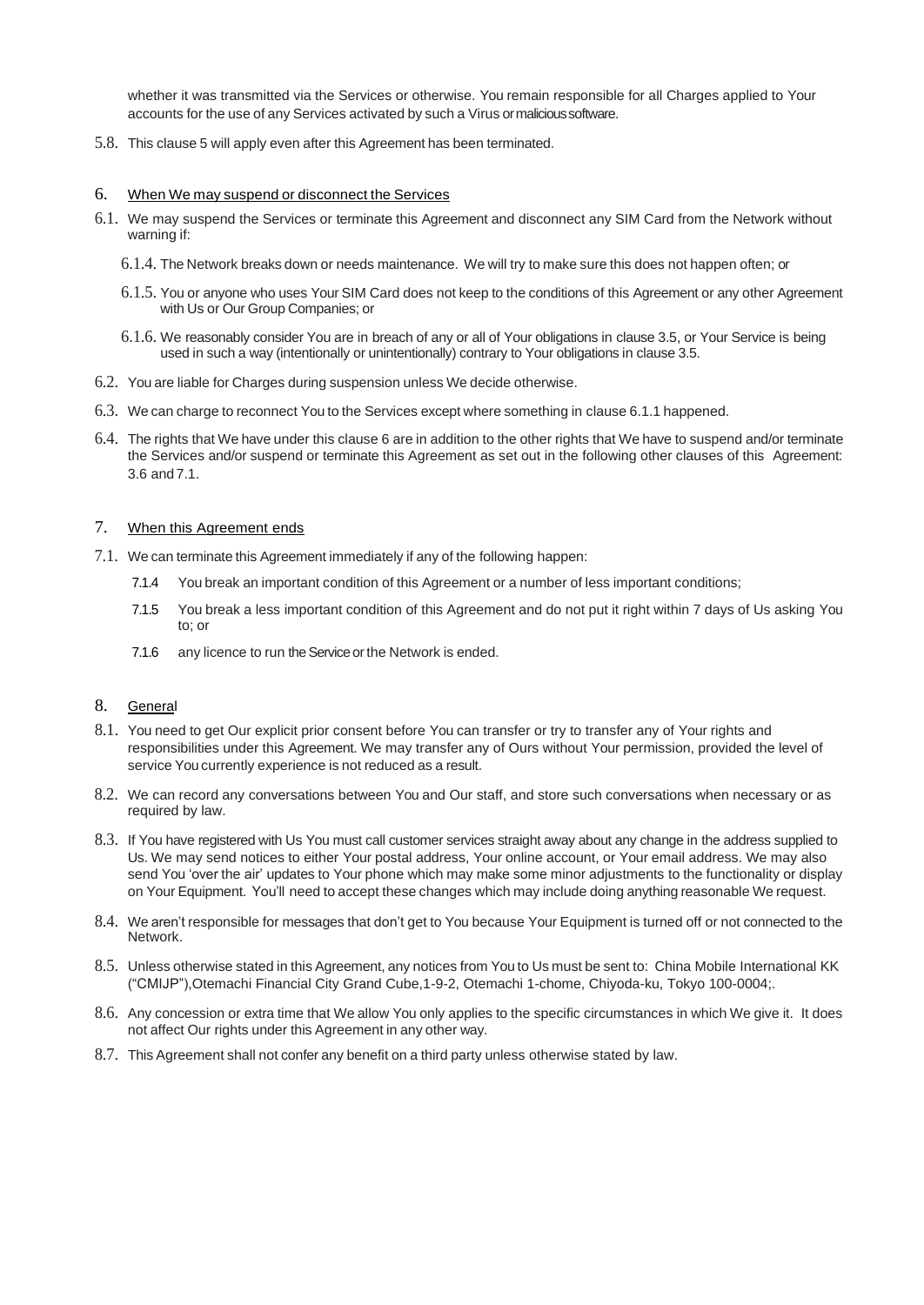- 8.8. Japanese law will apply to this Agreement and any disputes will be settled in the Courts of Japan.
- 8.9. If a point or condition of this Agreement is not legally effective, the remainder of this Agreement shall be effective. We can replace any point or condition that is not legally effective with a point or condition of similar meaning that is.
- 8.10.You confirm that the information that You provide to Us, including Your registration details, is true, accurate and complete. You agree to inform Us immediately of any changes to Your details by contacting Our customer services as set out in clause 8.20.
- 8.11.We will use Your personal information in accordance with the terms of this Agreement and applicable data protection and privacy legislation. We and/or Our Group Companies (including without limitation, China Mobile International Limited) will use Your personal information for providing the Services, Equipment and related products to You, administration of Your account and billing, advertising, marketing, research, analytics, credit scoring, customer services, tracking the Equipment You are using on Our Network and web use and profiling Your preferences. We will disclose Your information to Our service providers and agents to help Us with these purposes. We will keep Your information for a reasonable period after Your contract with Us has finished in case You decide to use Our Services again and may contact You about Our Services during this time. Please refer to Our privacy policy which You can find on Our website at csip@cmlink.com.
- 8.12.You agree that We, Our Group Companies and Our carefully selected business partners can use information about You, including information about Your use of Our Network, Services and related products and the location of the Equipment You are using on Our Network, to tell You about products, services or promotions offered by Us and third parties that may be of interest to You and for research and analytics purposes. We may contact You by post, fax, email, telephone, electronic messaging (including but not limited to SMS and MMS) or online or via any other interactive media. If You would prefer not to receive direct marketing communications from Us, simply let Us know by contacting Our customer services, We will stop sending them to You. Please see Our privacy policy at csip@cmlink.com for further details. If You will be giving the Equipment to someone else to use on our Network (for example, if You are paying for the Equipment for a family member), then You agree that You have told that person how We will use their information and obtained their consent to this.
- 8.13.You have a right to ask for a copy of Your personal information (for a reasonable fee covering our administrative costs) and to correct any inaccuracies. Please see Our privacy policy for further details.In the event of a personal data security breach that affects You, We will notify the relevant authorities, and if appropriate, We will notify the subscriber or user of Our Services who is affected by the breach in writing. A personal data security breach that affects You (or the subscriber/user) does not give You the right to terminate this Agreement.
- 8.14.We and/or Our Group Companies will carry out any activity or disclosure of Your personal information to comply with Our and/or Our Group Companies' legal and regulatory requirements, for law enforcement purposes and to detect, prevent or investigate crime, fraud and misuse of or damage to Our and/or Our Group Companies' Network, Services and relatedproducts.
- 8.15.This Agreement is the whole agreement between You and Us. Any other information that You may have seen or heard before You entered into this Agreement isn't included.
- 8.16.If You have any questions or require help or support You can contact customer services by telephone +080 0100 8600, or by email to [csjp@cmlink.com.](mailto:csuk@cmlink.com)

### 9. Glossary

When We use these words they have the following meanings:

'**Account**' Your account in which We record Your credits and charges;

'**Additional Service**' an optional/extra Service not part of Your Price Plan which can be added to Your Account, and the charges for a Service once any Allowance is used up;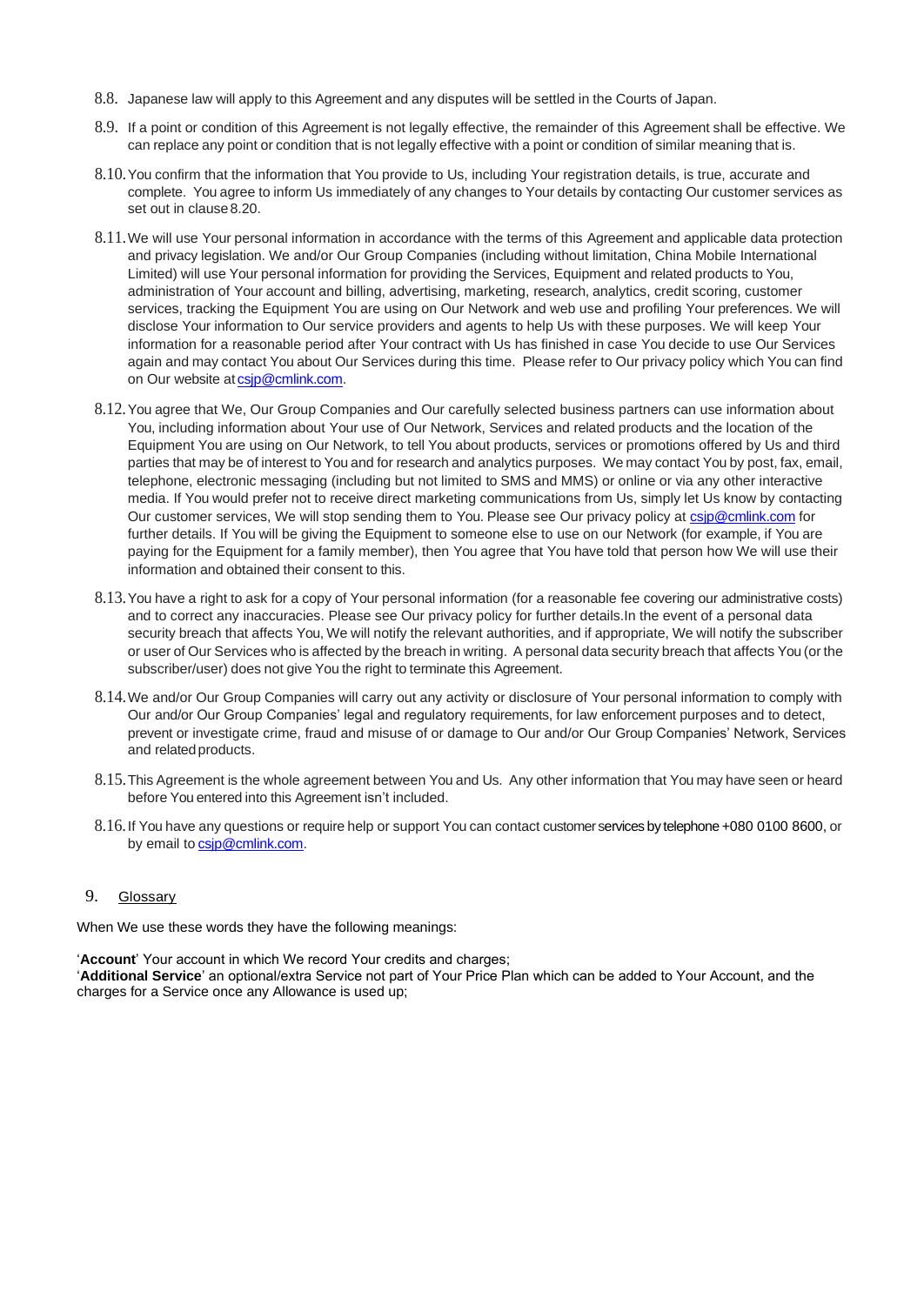'**Age Restricted Services**' any Services for which You need to be over a certain age to use;

'**Agreement**' these terms and conditions between You and Us for the use of the SIM Card to access the Services, together with the Charges referred to throughout:

'**Charge**' the Price Plan Charge, a charge for an Additional Service and any other additional charge including the Separate Payment Handling Charge and the Cancellation Charge;

'**Consumer**' a real person entering into the Agreement and/or using the Services for purposes outside his/her business;

'**Content**' all information whether textual, visual, audio or otherwise, appearing on or available through the services whether supplied by Us or by content providers;

'**Equipment**' any mobile phone equipment that You use to access the Services;

'**Group Companies**' means China Mobile International KK ("CMIJP") (which includes CMIJP and its subsidiaries), the China Mobile International Limited and its affiliates;

'**Network**' the communications system which is used to provide the Services and any other type of communications system which may be provided and operated by Us now or in the future;

'**TTC**' Telecommunication Technology Committee that regulates the telecommunications industry, including Us; '**Price Plan**' the bundle of Services including any Allowance provided to You by Us each month in exchange for Your payment of the Price Plan Charge;

'**Price Plan Charge**' the charge for the Price Plan Service, which comprises the Charge for the Price Plan or charges; '**Price Plan Service**' the inclusive Service supplied with Your Price Plan, the charges, types of calls You can make, messages You can send, data You can use and details of any other Services and other terms and conditions for which are set out in that Price Plan;

'**Regulatory Conditions**' any regulation, condition, direction, decision, notification or order made by TTC, Phone-Paid Services Authority or any other relevant regulatory body (including any enforcement action by TTC, Phone-Paid Services Authority or such other regulatory body) or any code or codes of practice issued by any competent authority, whether or not such code or codes are expressed to be legally binding, and any voluntary codes applied by any industry body or association, governing or affecting a party's activities;

'**Renewing**', '**Renewal**' entering into a new Minimum Term in return for a benefit at or after the expiry of Your existing Minimum Term (or at any other time with Our express consent); '

'**Service**' or '**Services**' a service provided to You by Us including the Price Plan Service and any Additional Service; '**SIM Card**'the card or cards provided under this Agreement and used with Equipment to get Services;

'**Consumption tax**' consumption tax at the prevailing rate;

'**Virus**' any manipulating program which modifies other programs and/or replicates itself;

'**Written Notice**' sending You notice under this Agreement through either: (1) an electronic message to Your SIM Card which may contain a cross reference to Our website for further information; or (2) a letter to Your postal address; or (3) an email to the email address that You have registered with Us.

'**Your Equipment**' Equipment that You own.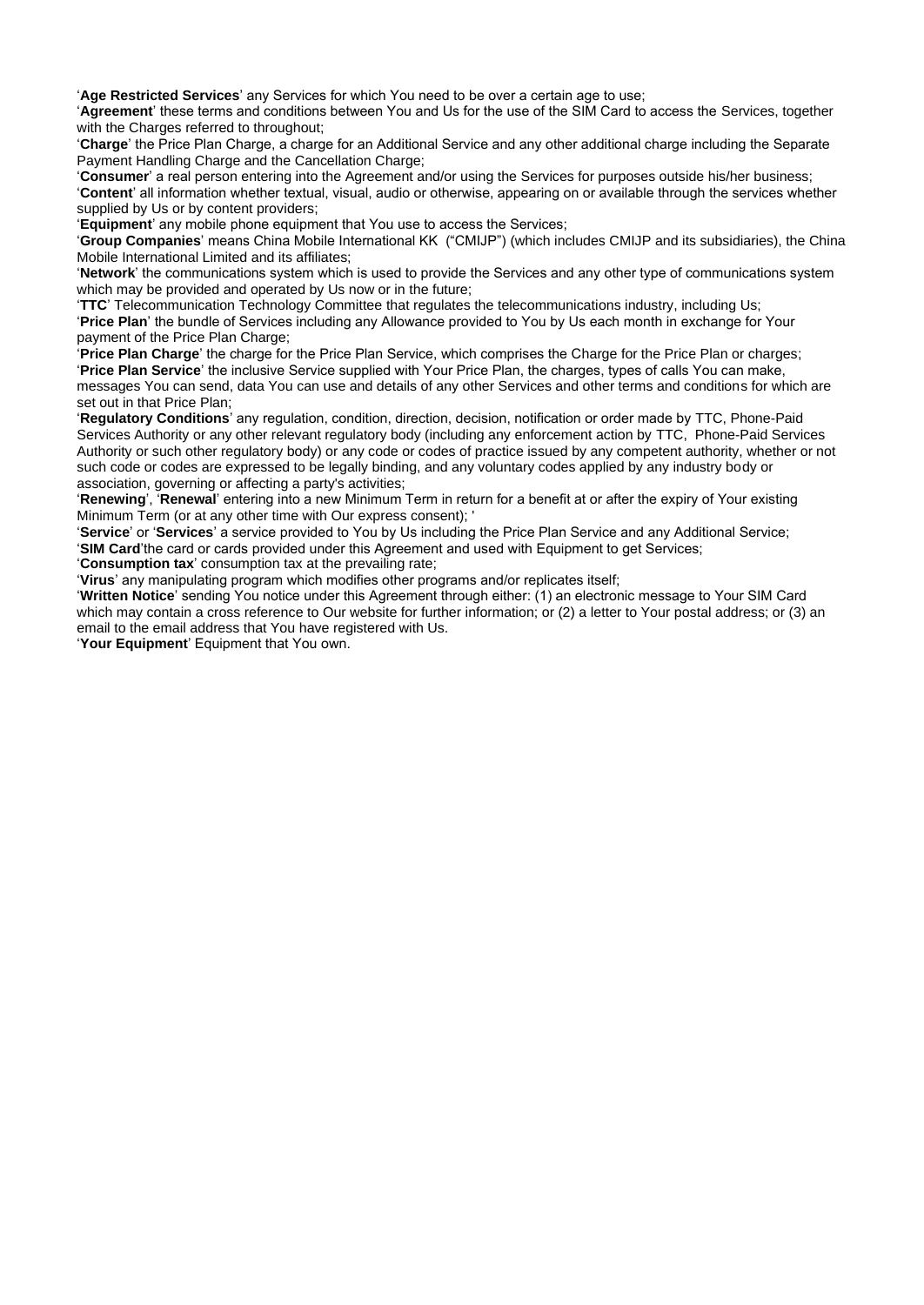#### お客様の利用規約

#### 1. 総則

1.1. 定義

- (a) 当社は、CMLinkのブランドを取り扱う、チャイナ・モバイル・インターナショナル株式会社(以下、CMIJP) であり、住所は〒100-0004 東京都千代田区大手町一丁目9番2号 大手町フィナンシャルシティグランキュ ーブ19Fです。
- (b) 「お客様」または「お客様」とは、お客様、お客様および本契約の当事者を意味します。
- 1.2. また、用語集には、これらのサービス利用条件で使用する単語の定義があります。
- 2. 当社との契約の開始
- 2.1. 本契約は、SIMカードを有効にしてサービスを最初に要求するときに開始されます。お客様は、最初にお客様のア カウントにクレジットを当てる場合、またはSIMカードを使用してネットワークにアクセスする場合、これらの条 件に同意したものとみなされます。小売店でSIMカードを購入した場合、SIMカードとパッケージが元通りのまま であれば、SIMカードを有効にする前に販売店からキャンセルして払い戻しを受けることができますが、これは保 証しません。 SIMカードをオンラインで購入した場合は、お客様のクーリングオフ権に従ってキャンセルして払い 戻しを受けることができます。該当する場合は、購入したクレジット(ある場合)を返金ポリシーに従って払い戻 します。
- 2.2. ご契約後、すみやかにサービスを開始します。
- 2.3. SIMカードには以下の条件が適用されます。
	- 2.3.1. 当社および/または当社のパートナーはSIMカード、SIMカードのコードを所有しており、当社は、SIMカード のみを使用して本サービスにアクセスし、使用することができます。
	- 2.3.2. 当社は、サービスの品質を向上または維持するためにいつでもSIMカードをお客様から回収する権利を留保し ます。
- 2.4. 当社は、当社のウェブサイト上で利用可能なこれらの利用規約の現在のバージョンのコピーを作成します。当社は 価格を含むこれらの条件を変更することができ、少なくとも30日前に変更内容をお知らせします。お客様が重大 な損害を被るような変更を行った場合、サービスの利用を停止することは自由ですが、変更が開始された後も引き 続きサービスを使用する場合は、変更を承認したものとみなされます。
- 3. 当社のサービス
- 3.1. このサービスは、日本のチャイナ・モバイル・インターナショナルが提供するLTEエリアとFOMA(3G)エリアに 対応した音声対応のデータ通信です。識別文書の確認とSIMの起動後にサービスが開始されます。また、spモード やspモードメールなど、NTTドコモが提供するサービスはご利用いただけません。お客様は本サービスを利用でき るように常に努力しますが、その結果として利用できない場合や、
	- 3.3.1. 天候の影響や、他のネットワークトラブルによるもの;または
	- 3.3.2. 基地局の再配置および/または廃止を含むがこれに限定されないネットワークの劣化、輻輳またはメンテナン スの要件を含む。
- 3.2. 当社は、サービスが中断したり、フォールトフリーであることを保証するものではありません。サービスは、特定 のサービスを使用しようとする場合、関連する技術ネットワークの一部を形成する基地局の範囲内にあることを条 件として、利用可能になります。どのカバレッジマップも当社の屋外カバレッジの最善の見積もりですが、サービ スカバレッジの保証はされていません。海外のネットワークも、品質とカバレッジに制限があります。
- 3.3. データローミングサービスはSIMカードを通じて、チャイナモバイルインターナショナル株式会社より提供され、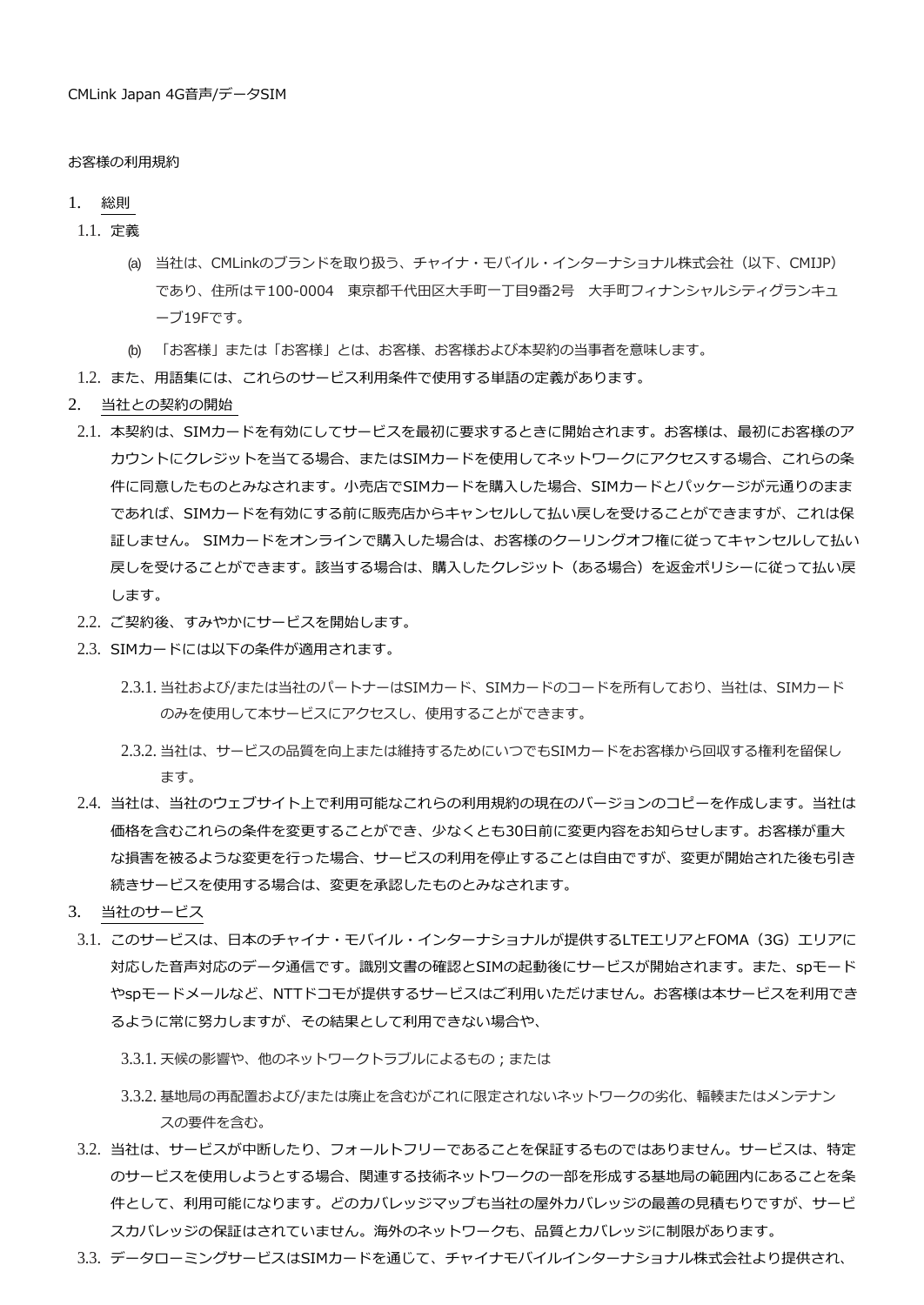LTEエリアまた海外3Gエリアに対応しております。サービスエリアマップは屋外で使用した場合の最大予想通信 範囲となり、必ずしも通信範囲を保証するものではありません。当該サービスは、CMLinkの音声+データSIMに契 約されている場合のみの適用となります。

- 3.4. IP音声サービスはソフトバンクによって提供されます。サービス利用時に対応基地局の範囲内であれば利用可能で す。利用するにあたり、特定の番号を電話番号の頭につけ発信する必要があります。当該サービスは、CMLinkの 音声+データSIMに契約されている場合のみの適用となります。
- 3.5. 顧客が経験する実際の接続速度は仕様よりも低く、使用されるデバイス、場所、ネットワーク条件、およびその他 の無関係な要素の影響を受けます。顧客の処理環境(パソコンの処理能力、ハブ、ルータなどの機器の機能/処理 能力、LANケーブルの規格、多家屋の場合の伝送方式、電波の影響など)渋滞状況や使用時間帯によっては急激に 減少する場合があります。
- 3.6. このサービスは、有効速度として使用されるアクセス回線の規格に従って最高速度を保証するものではありません。 実効速度は、顧客の端末環境やネットワークの輻輳状況などの通信機器により、規格の最大速度よりも大幅に遅く なることがあります。
- 3.7. フェアユースポリシー:当社は、お客様のすべてのお客様の使用のために当社を保護するために、当社のネットワ ークの使用を管理する権利を有します。したがって、当社は、時折、交通管理をする場合があります。
- 3.8. お客様は、個人的、個人的および正当な消費者目的のためにのみ本サービスを使用する必要があります。お客様の サービスの利用は、毎日の最大通話量、日次/月単位のデータ使用量、個々の通話時間の制限に関する制限を含む 公正使用ポリシーに従います。これらの正確な詳細は購入時点でお客様に通知されます。記載されているフェアユ ースリミットに従ってお客様の使用を調整するよう依頼した場合、当社はあなたへの補償なしにサービスの使用を 一時停止および/または終了する権利を有します。
- 3.9. サービスは下記の条件のもとに提供されます。
	- 3.8.1. 本サービスは、当社およびその他のネットワークのポリシーに従って、許容される使用、および(該当 する場合)関連するインターネット標準に従って使用されるのではなく、次のように使用されます。 (i)必要な年齢を満たさない限り、年齢制限付きサービスにアクセスしてはなりません。年齢制限サービスにア クセスすることが許可されている場合は、年齢制限サービスから指定された年齢以下の方にコンテンツを表 示または送信してはなりません。また、指定された年齢以下の人にあなたの機器を使用させる場合は、Age Restricted Servicesへのアクセスを無効にしておく必要があります。
		- (ii) 本サービスは、違法、不道徳または不適切なものには使用されません。
		- (iii) 本サービスは、いかなる形式であっても、不快または迷惑なコミュニケーションを行うため、または逆料 金の請求を行うために使用されるものではありません。
		- (iv) 本サービスは、ネットワークで使用が承認された機器でのみ使用され、関連するすべての法律および規則 に従います。
		- (v) 本サービスは、攻撃的、卑劣な、名誉毀損的、脅迫的な性質、迷惑行為、プライバシー侵害、著作権侵害 その他の知的財産を送信、受信、アップロード、ダウンロード、財産権またはその他の違法行為。
		- (vi) 本サービスは、他者の権利を侵害する形でコンテンツにアクセスしたり、使用したりすることはありませ ん。
		- (vii) 私たちがあなたに与えたすべての合理的な指示に従います。
		- (viii) 直接または第三者を経由して、ネットワーク上の音声、データまたはその他のサービスの経路または経路 を変更するための装置(以下を含むがこれに限定されない)を操作してはなりません。
			- •一般的に「SIMボックス」として知られているGSMゲートウェイ、または
		- •不正なリピータ(当社の明示的な書面による同意なしに無免許で使用されるカバレッジを向上させるデバイ ス)。
		- (ix) サービス、ネットワーク、SIMカード、機器、またはサービス、ネットワーク、SIMカード、機器の不正 使用による使用または試行された使用(実際のものであれ、違法なものであれ) 、不正な方法、または違法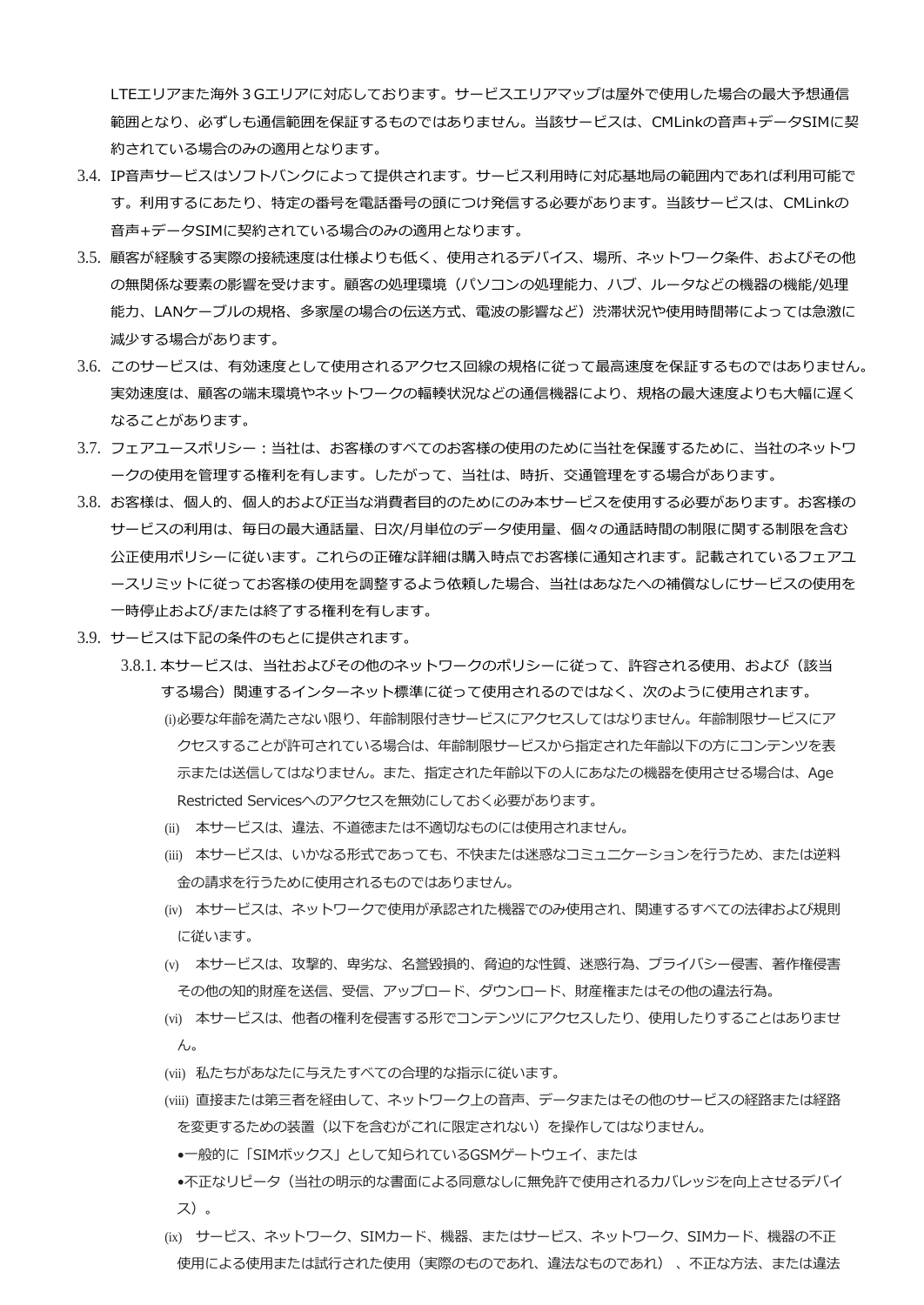な手段を使用することはできません。

- (x) 当社の書面による事前の書面による同意なく、当社のサービスまたはネットワークを使用して第三者に販 売または販売を試みたり、他の方法で商用サービスを提供したりしてはなりません。
- (xi) あなたまたはSIMカードを使用する人は、ネットワークを損なうこと、干渉すること、損害を与えること、 ネットワークに危害や苦痛を与えたり、ネットワークを危険にさらしたり、当社スタッフを虐待または脅迫 してはなりません。
- 3.8.2. お客様は、改定された場合、および随時適用される、サービスの提供または使用に関連するすべての規 制条件およびその他の許可、法律、ライセンス、条件、指示、規範または規制を遵守しなければなりま せん。
- 3.8.3. あなたは合理的に求めている情報を私たちに与えます。そして
- 3.8.4. 本契約に基づいてサービスの提供に関する決定を下すことができる、お客様が当社に提供するすべての 情報は、お客様が提供する時点で真実でなければなりません。
- 3.10.3.5条のいずれかのポイントに従わなかった場合は、SIMカードをネットワークから中断または切断する権利が与えられ ます。当社はまた、本契約を終了する権利を有し、お客様は、その後の本サービスの再接続に対して料金を支払わなけ ればならない場合があります。
- 3.11.お客様は、お客様のサービスを介してインターネットにアクセスすることができ、お客様は、第三者のコンテンツ プロバイダの利用規約および/または許容される使用ポリシーに従うことに同意するものとします。これらの第三 者プロバイダーとの取引、および当社が明示的に述べている場合を除き、本サービスを使用して発見されたプロモ ーション、サービスまたは販売者への関心は、お客様とあなたが取引している人の間にのみあります。当社は、か かる取引やお客様がアクセスしたウェブサイト、またはそのコンテンツに起因する損失または損害について責任を 負いません。お客様は、お客様がアップロード、電子メール、またはお客様の機器を介して送信するすべての情報 について責任を負うものとします。あなたは、インターネットが安全な環境ではないことを認めます。弊社の過失 により生じた場合を除き、当社はサービスを通じてお客様の機器にダウンロードされるプログラムまたは素材を介 してお客様の機器に不正にアクセスすることについて責任を負いません。
- 3.12.本サービスを使用することにより、お客様は画像や情報のコピーおよび/または変更に同意したものとします。送 信の目的でコピーや変更を行う場所をお客様が作成したものとします。これは、ポータルを使用する場所にも適用 されます。
- 3.13.お客様がネットワークの境界またはその周辺のサービスおよび第三者のネットワークにアクセスする場合、お客様 はネットワークにアクセスできない場合がありますが、当社のローミングパートナーのネットワークに接続するこ とができます。あなたが行った通話は、あなたがローミングしていたかのように課金され、それらの通話はいかな る手当からも外に出ません。
- 4. 料金のお支払い
- 4.1. 当社の料金は当社のウェブサイトに示されている料金プランに記載されており、時折更新されます。カスタマーサ ポートに電話するか、当社のウェブサイトを参照することにより、最新のコピーを入手することができます。
- 4.2. SIMカードまたは機器が紛失、盗難、または破損した場合お客様は、SIMカードまたは機器を紛失、盗難または破 損した場合、損失の情報をお知らせしました。
- 4.3. あなたがコンシューマーでない場合は、本契約を締結することにより、お客様の事前の許可なく、お客様のアカウ ントのエンドユーザーにお客様のアカウントにサービスを追加する権限を与えます。
- 5. 弊社の責任
- 5.1. 私たちは、本契約書に定められているとおり、お客様にのみ責任を負います。当社には、他の義務または責任はあ りません。
- 5.2. 本契約書のいかなる内容も、私たちが行ったまたは行わなかったことによって引き起こされた死亡または人身傷害 に対する賠償責任、または弊社が犯した可能性のある不正な虚偽の表示について、
- 5.3. あなたが消費者でない場合、本契約書を締結した時点で合理的に予見できなかった損失または損害について、お客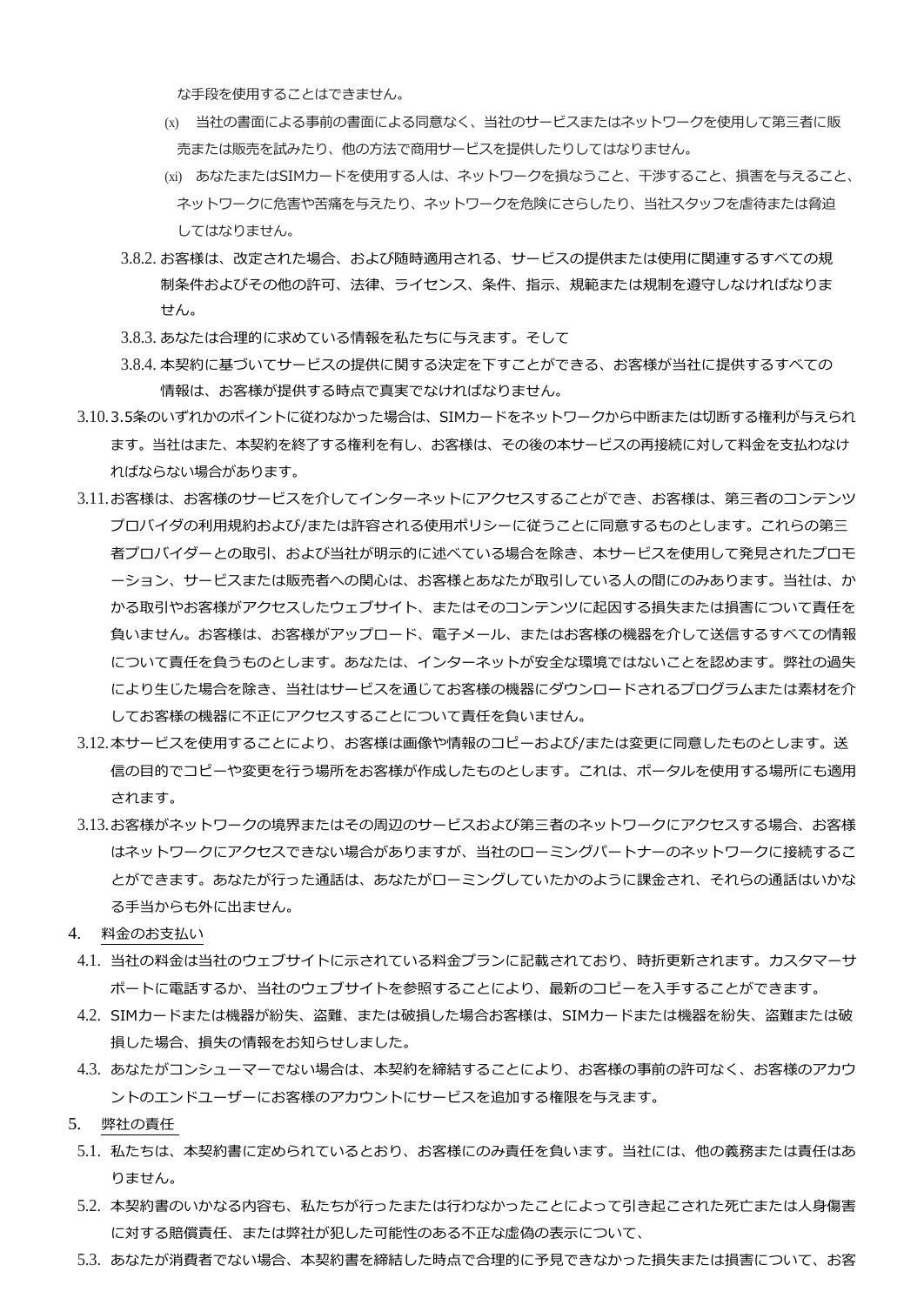様はいかなる責任も負わないものとします。これには収入の損失が含まれますが、これに限定されません。ビジネ ス; (設備またはサービスを使用して回避することを期待した費用を意味する)または予想される利益、財産の損 失または財産の使用の喪失を意味します。

- 5.4. あなたが消費者である場合、私たちは収入の損失に対していかなる形であれあなたに責任を負いません。ビジネス または利益;または本契約書を締結した時点で合理的に予見できなかった損失または損害について責任を負わない ものとします。
- 5.5. 合理的に可能な限り速やかに申し立てを行う必要があります。
- 5.6. われわれのコントロールを超える何らかの理由により、私たちが職務を遂行したり、サービスを提供することがで きない場合、私たちはあなたに責任を負いません。
- 5.7. 当社は、お客様の機器に侵入するウィルスまたは悪意のあるソフトウェアに苦しんでいるいかなる被害に対しても 責任を負わないものとします。 それがサービスを介して送信されたかどうかにかかわらず、このようなウィルス または悪意のあるソフトウェアによってアクティブ化されたサービスの使用については、お客様のアカウントに適 用されるすべての請求について責任を負います。
- 5.8. この条項5は、本契約が終了した後であっても適用されます。
- 6. 弊社がサービスを一時停止または切断する場合
- 6.1. 当社は、次の場合に、サービスを一時停止するか、本契約を解除し、警告なしにSIMカードをネットワークから切 断することができます。
	- 3.8.5. ネットワークが故障したりメンテナンスが必要です。私たちはこれが頻繁に起こらないことを確認しよ うとします。または
	- 3.8.6. お客様またはお客様のSIMカードを使用する者は、本契約または当社または当社のグループ会社とのそ の他の契約条件を守らない。または
	- 3.8.7. 当社は、第3.5項の義務の一部または全部に違反しているか、またはお客様のサービスが第3.5項の義務 に反して(故意にまたは意図せずに)使用されていると合理的に考える。
- 6.2. 当社は、当社が別途定める場合を除き、停止中の料金について責任を負います。
- 6.3. 6.1.1項の内容が発生した場合を除いて、お客様は本サービスに再接続することを請求することができます。
- 6.4. 以前のパックの有効期限が切れてから3日以内に新しいパックを購入しなかった場合、お客様はサービスから離脱 することがあります。このセクションに記載されているようにサービスを使用しないためにお客様との接続を切断 すると、切断されたアカウントに残っているバウチャーの未使用クレジットまたは手当は失効します。
- 6.5. この条項6に基づく当社の権利は、本契約の以下の他の条項に定められているように、本サービスの中断および/ま たは終了、および/または本契約の中止または終了が必要なその他の権利に加えて、3.6および7.1 。
- 7. 本契約が終了した場合
- 7.1. 次のいずれかが発生した場合は、すぐに本契約を解除することができます。
	- (a) 7.1.1あなたは、本契約の重要な条件またはそれほど重要ではないいくつかの条件を破ります。
	- (b) 7.1.2あなたは、本契約のあまり重要でない条件を破り、私たちがあなたに尋ねてから7日以内にそれを置くこ とはできません。または
- 7.2. 7.1.3サービスまたはネットワークを実行するためのライセンスは終了します。
- 8. 一般
- 8.1. 本契約に基づくお客様の権利と責任の譲渡または譲渡を行う前に、明示的な事前同意を得る必要があります。私た ちはあなたの許可なく私たちのいずれかを譲渡することができます。但し、あなたが現在経験しているサービスの レベルは、結果として減少しないものとします。
- 8.2. 私たちは、あなたとスタッフの間の会話を記録し、必要に応じて、または法律で要求されるような会話を保存する ことができます。
- 8.3. 当社に登録した場合当社に提供された住所の変更については、直ちにカスタマーサービスに電話する必要がありま す。あなたの郵便住所、あなたのオンライン口座、またはあなたのメールアドレスに通知を送ることができます。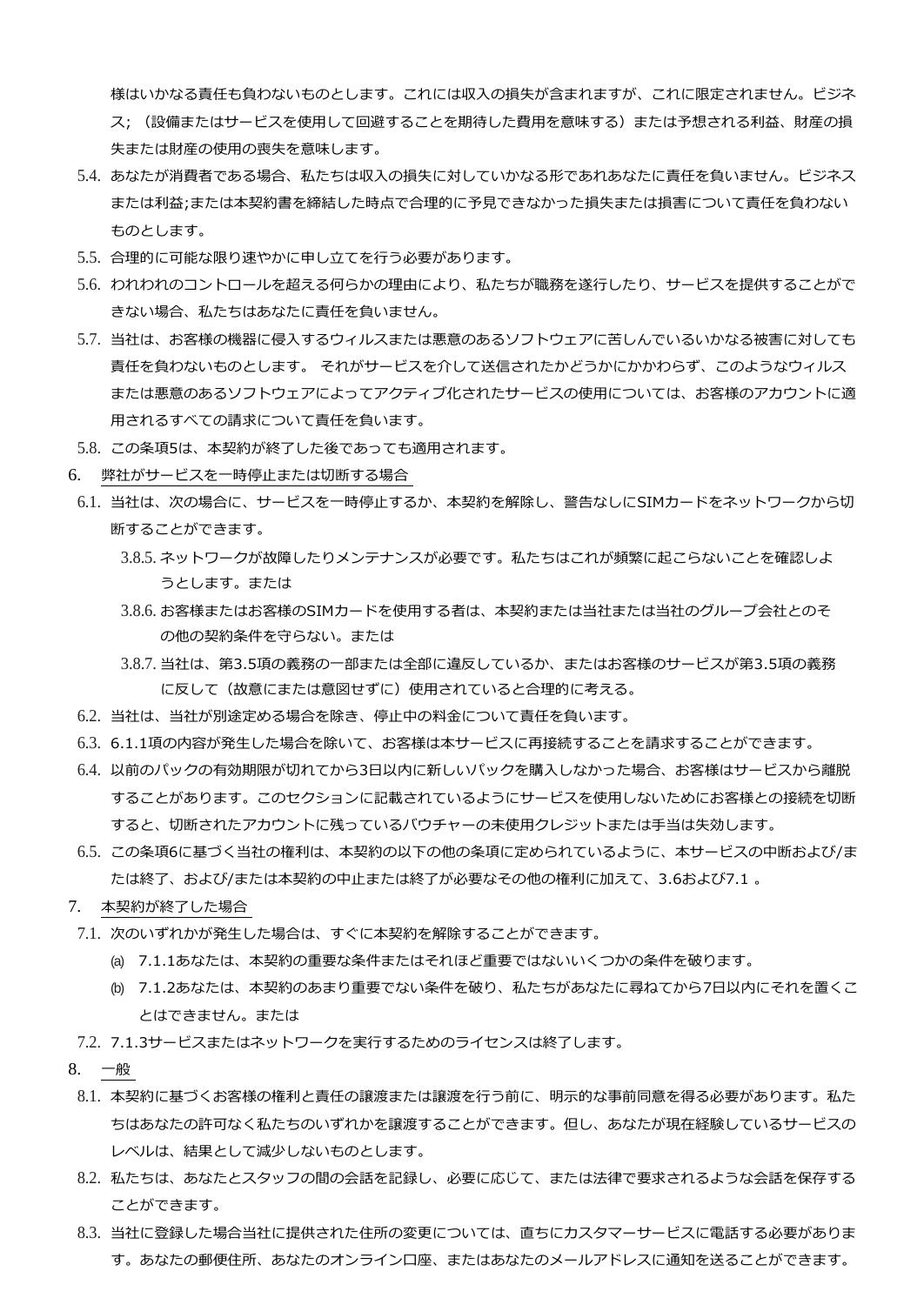また、お客様の携帯電話のアップデートをYou''the the Airでお送りすることもあります。これにより、機器の機 能やディスプレイに若干の調整が加えられる場合があります。合理的な何かを行うことを含むこれらの変更を受け 入れる必要があります。

- 8.4. お客様の機器がオフになっているか、ネットワークに接続されていないため、お客様に届かないメッセージについ ては、当社は責任を負いません。
- 8.5. 本契約書に別段の定めがある場合を除き、お客様からの通知は、〒100-0004 東京都千代田区大手町一丁目9番2号 大手町フィナンシャルシティグランキューブ19F チャイナ・モバイル・インターナショナル株式会社にお送りくださ い。
- 8.6. 当社が許可する任意のコンセッションまたは余分な時間お客様は、当社が提供する特定の状況にのみ適用されます。 それはこの下の私達の権利に影響しません他の方法での契約。
- 8.7. 本契約は、法律で別段の定めがない限り、第三者に利益を与えるものではありません。
- 8.8. 日本の法律が本契約に適用され、いかなる紛争も日本の裁判所で解決される。
- 8.9. 本契約の条件または条件が法的に有効でない場合、本契約の残りの部分が有効となります。法的に有効でないポイ ントまたは条件は、同様の意味のポイントまたは条件に置き換えることができます。
- 8.10.お客様は、登録内容を含め、お客様が当社に提供する情報が真実で正確で完全であることを確認します。お客様は、 第8.20条に定める当社のカスタマーサポートに連絡することにより、お客様の詳細の変更を直ちに当社に通知する ことに同意するものとします。
- 8.11.当社は、本契約の条項および適用されるデータ保護およびプライバシーに関する法律に従ってお客様の個人情報を 使用します。当社および/または当社のグループ会社(China Mobile International Limitedを含むがこれに限定さ れない)は、お客様にサービス、機器および関連製品を提供するためにお客様の個人情報を使用し、お客様のアカ ウントおよび請求、広告、マーケティング、調査、分析、あなたのネットワーク上で使用している機器を追跡し、 Webを使用し、あなたの好みをプロファイリングすることができます。当社は、お客様の情報を当社のサービスプ ロバイダおよび代理店に開示し、これらの目的に役立てる。当社は、当社のサービスを再度使用することを決定し た場合に、当社との契約が終了した後、妥当な期間、お客様の情報を保管し、この期間中に当社のサービスについ てお客様に連絡することができます。弊社のウェブサイト(csjp@cmlink.com)に掲載されている当社のプライ バシーポリシーを参照してください。
- 8.12.お客様は、当社、当社のグループ会社および厳選されたビジネスパートナーが、当社のネットワーク、サービスお よび関連製品の使用に関する情報、当社のネットワーク上で使用している機器の位置、お客様と第三者によって提 供された製品、サービス、またはプロモーションを、お客様が関心を持つ可能性があり、研究および分析の目的で 使用することができます。当社は、郵便、ファックス、電子メール、電話、電子メッセージング(SMSおよび MMSを含むがこれに限定されない)またはオンラインまたは他のインタラクティブメディアを介してお客様に連 絡する場合があります。当社から直接のマーケティングコミュニケーションを受けないことを希望する場合は、当 社のカスタマーサービスに連絡して知らせてください。詳細については、当社のプライバシーポリシー

(csjp@cmlink.com)をご覧ください。機器を他の人に譲渡してネットワーク上で使用する場合(例えば、あな たが家族のために機器を支払っている場合など)は、あなたがその情報をどのように使用し、これに同意する。

8.13.当社は、この機能に「危険SMS拒否設定」を提供します。「危険SMS拒否設定」とは、「危険SMS)と判定されたメッ セージの受信を自動的に拒否することをいいます。「危険SMS」とは、実在する宅配便事業者、金融機関又はインター ネット通販事業者等を装い、口座情報やアカウント情報等の個人情報の窃取又は金銭の詐取等の不正行為の実施を目的 として、不正なアプリのインストール、Webサイトへのアクセス又は電話を行うように誘導するURL又は電話番号等が 含まれるメッセージをいいます。当社は、危険SMS拒否設定が有効な状態を標準として提供します。ただし、「SMS一 括拒否」を有効にしている等、危険SMS拒否設定と併用できない設定を有効にしている場合は、この限りでありません。 契約者は、危険SMS拒否設定について、随時、無効又は有効に変更することができます。この場合、その変更は、契約 者が所定のWebサイトから行うものとします。危険SMS拒否設定により受信が拒否されたメッセージを復元することは できません。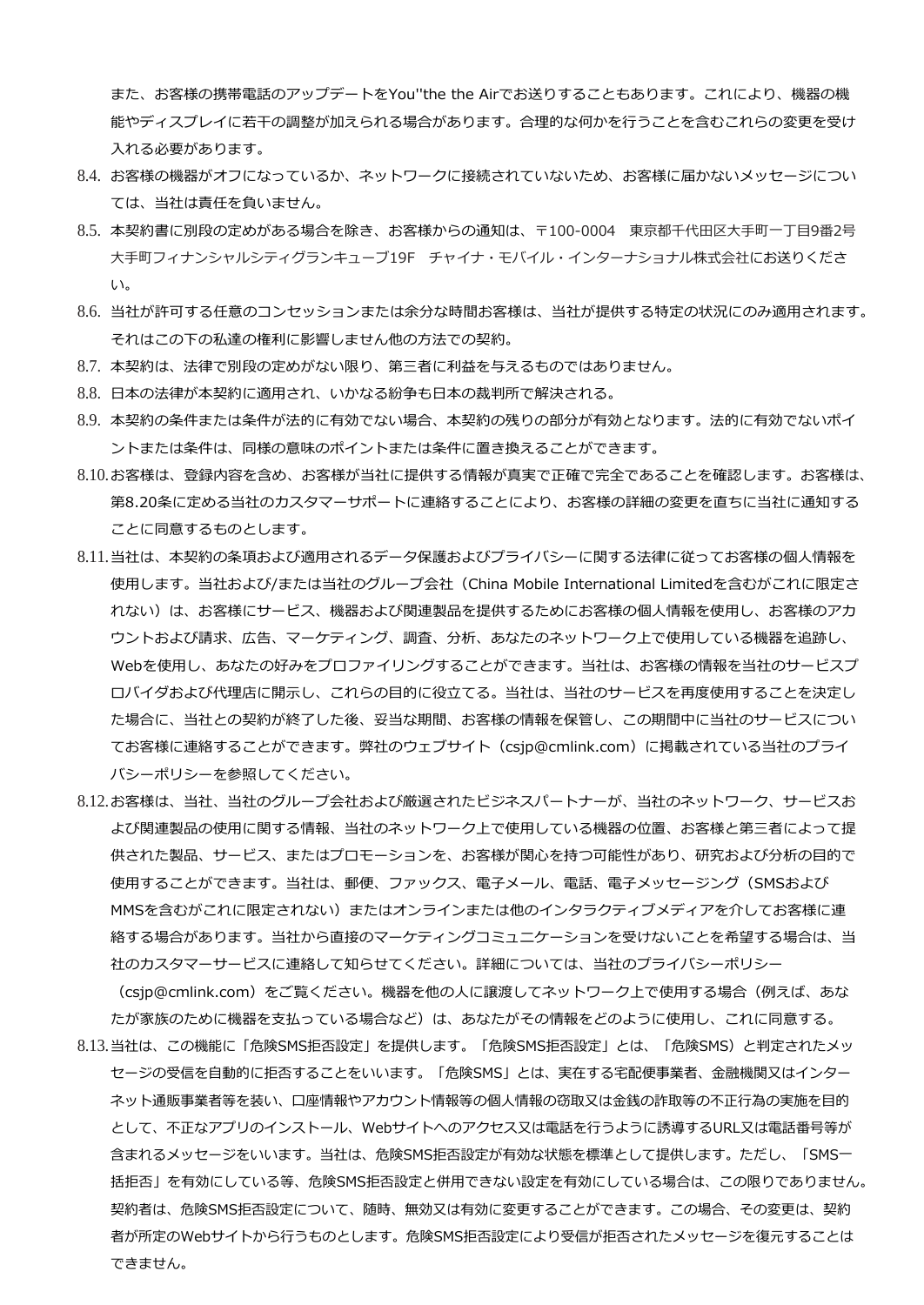- 8.14.当社は、危険SMS拒否設定を提供する目的に限り、契約者が受信する前にすべてのメッセージの情報(送信元情報及び 本文内容を含みます。)を機械的及び自動的に取得することにより、危険SMSを検知します。
- 8.15.当社は、危険SMS拒否設定の提供において検知した危険SMSに関する情報を蓄積し、匿名化及び統計的なデータに加工 した上で、次に定める目的で利用することがあります。(ア)危険SMSの判定精度向上。(イ)危険SMS送信者及びメッセ ージの中継業者への是正要求。(ウ)利用者の危険SMSに係る不正サイトへのアクセス防止。(エ)携帯電話事業者間での 危険SMSに関する対策の実施。
- 8.16.当社は、備考8.15の目的達成のため、匿名化及び統計的なデータに加工した危険SMSに関する情報を第三者に開示する ことがあります。
- 8.17.契約者は、備考8.14から8.16までに定める事項について、あらかじめ包括的に同意していただきます。
- 8.18.当社は、危険SMS拒否設定における危険SMSの検知及び受信拒否の完全性(危険SMSに該当しないメッセージを受信拒 否しないことを含みます。)を保証するものではありません。
- 8.19.お客様は、お客様の個人情報のコピーを(当社の管理コストをカバーする合理的な料金で)尋ねる権利と、不正確 さを訂正する権利を有します。詳細については、当社のプライバシーポリシーを参照してください。お客様に影響 を及ぼす個人情報のセキュリティ違反が発生した場合は、関係当局に通知し、必要に応じて当社のサービスの加入 者またはユーザーに通知します書き込み。お客様(または加入者/ユーザー)に影響を及ぼす個人データのセキュ リティ違反は、お客様に本契約を終了する権利を与えるものではありません。
- 8.20.当社および/または当社のグループ会社は、法執行上の目的、および犯罪、詐欺および不正使用の検出、防止また は調査のために、当社および/または当社グループの法的規制要件を遵守するためにお客様の個人情報の活動また は開示を行います当社および/または当社グループのネットワーク、サービスおよび関連製品の損害または損害。
- 8.21.本契約は、お客様と当社との間の完全な合意です。あなたが本契約を締結する前にあなたが見たり聞いたことがあ るその他の情報は含まれていません。
- 8.22.ご不明な点がある場合やヘルプやサポートが必要な場合電話番号:080 0100 8600またはcsjp@cmlink.comまで 電子メールでカスタマーサービスにご連絡ください。
- 9. 用語集

用語の定義は下記の通りです。

「**アカウント**」あなたのクレジットと費用を記録するあなたのアカウント。

「**追加サービス**」追加料金サービスの一部ではなく、お客様のアカウントに追加することができるオプション/追加サービス。 一旦手当を使い切ってしまえば、サービスの料金。

「**年齢制限付きサービス**」あなたが使用する特定の年齢以上に必要なサービス。

SIMカードを使用して本サービスにアクセスするためのお客様と当社との間のこれらの利用規約と、全体を通して参照された 料金との同意

「**追加料金**」、「**付加サービス**」の料金、および別途のお支払い処理手数料およびキャンセル料金を含む追加料金。

「**消費者**」は、本契約に参加している実際の人、および/またはビジネス以外の目的でサービスを使用している人。

「**コンテンツ**」は、テキスト、ビジュアル、オーディオ、またはそれ以外のすべての情報、またはava当社またはコンテンツ プロバイダによって提供されているかどうかにかかわらず、サービスを通じて提供することができます。

お客様が本サービスにアクセスするために使用する携帯電話機の「機器」。

「**グループ会社**」とは、China Mobile International(以下「CMIJP」という。)(CMIJPおよびその子会社を含む)、 China Mobile International Limitedおよびその関連会社、

「**ネットワーク**」は、本サービスを提供するために使用される通信システム、および当社が現在または将来提供することがで きるその他の種類の通信システムをいいます。

当社を含む電気通信業界を規制する「TTC」電気通信技術委員会。

「**料金プラン**」料金プランの料金の支払いと引き換えに、毎月当社から提供された手当を含むサービスのバンドル。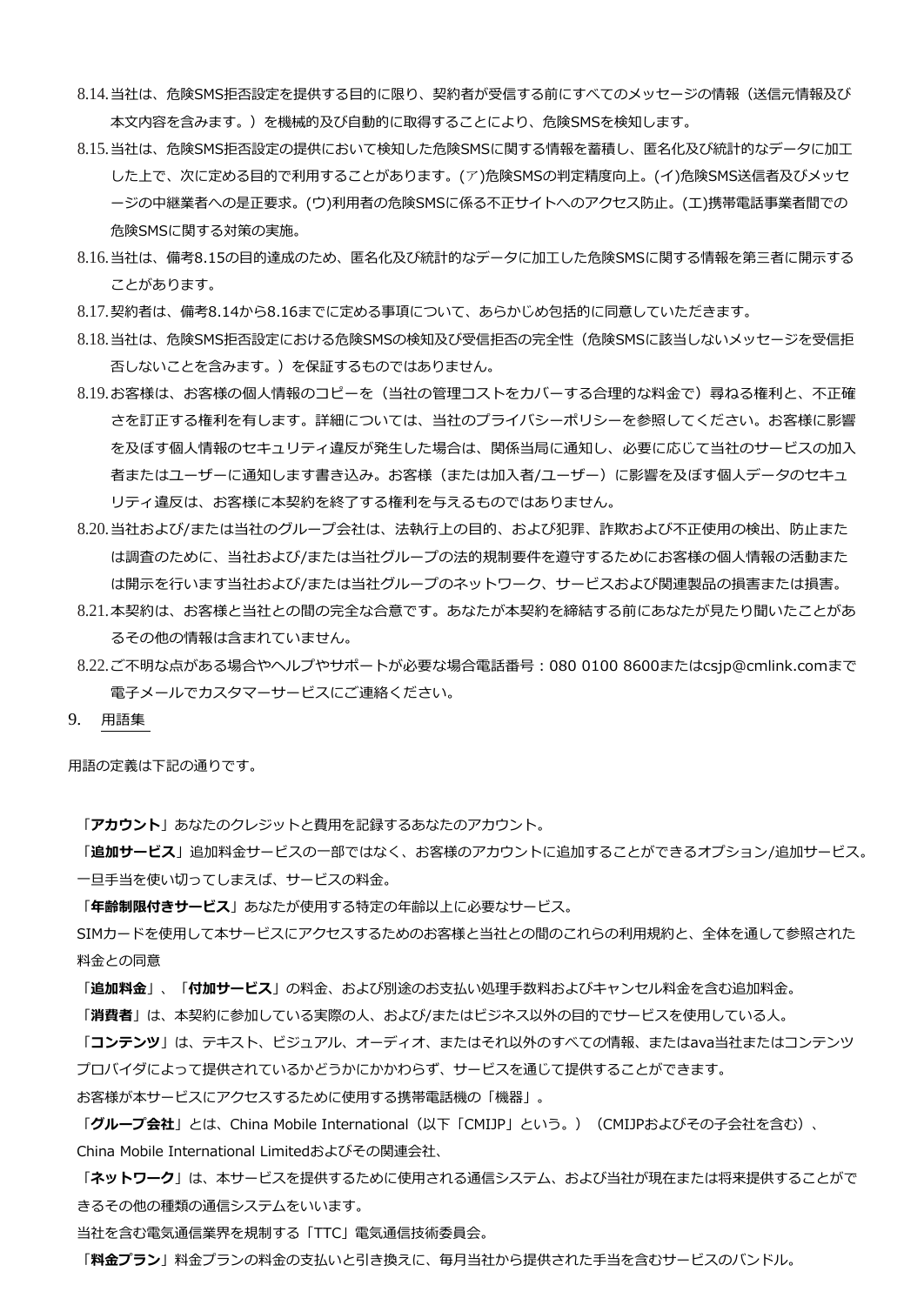「**料金プラン料金**」料金プランサービスの料金。料金プランの料金または料金が含まれます。

「**料金プランサービス**」料金プランに含まれる包括的なサービス、料金、お電話の種類、メッセージの送信、データの使用、 その他のサービスの詳細、およびその他の利用規約が記載されていますその価格計画。

TTC、電話支払サービス機関、またはその他の関連規制機関(TTC、電話支払サービス機関またはその他の規制機関による執 行措置を含む)が行った規制、条件、方向、決定、通知または注文の「規制条件」または法律上拘束力のあるものであるかど うかにかかわらず、任意の管轄当局によって発行されたコードまたはコード、および当事者の活動を支配または影響する任意 の業界団体または団体によって適用される任意の自主的コード

「**更新**」、「**更新**」、「更新」は、お客様の既存の最低期間の終了時(または当社の明示的同意がある場合はいつでも)の特 典の返還として新たな最低期間を開始する。 '

「**サービス**」または「サービス」価格プランサービスおよび追加サービスを含む当社がお客様に提供するサービス。本契約に 基づいて提供され、機器を使用してサービスを受けるために使用されたカードを「SIMカード」といいます。優遇税率での 「消費税」消費税。

「**ウイルス**」他のプログラムを改変する、および/またはそれ自体を複製する任意の操作プログラム。

「**書面による通知」**は、(1)お客様のSIMカードへの電子メッセージであり、詳細については当社Webサイトへの相互参照 を含む場合があります。または(2)あなたの郵便住所への手紙。または(3)お客様が当社に登録した電子メールアドレス への電子メール。

「**所有端末**」お客様の所有する端末。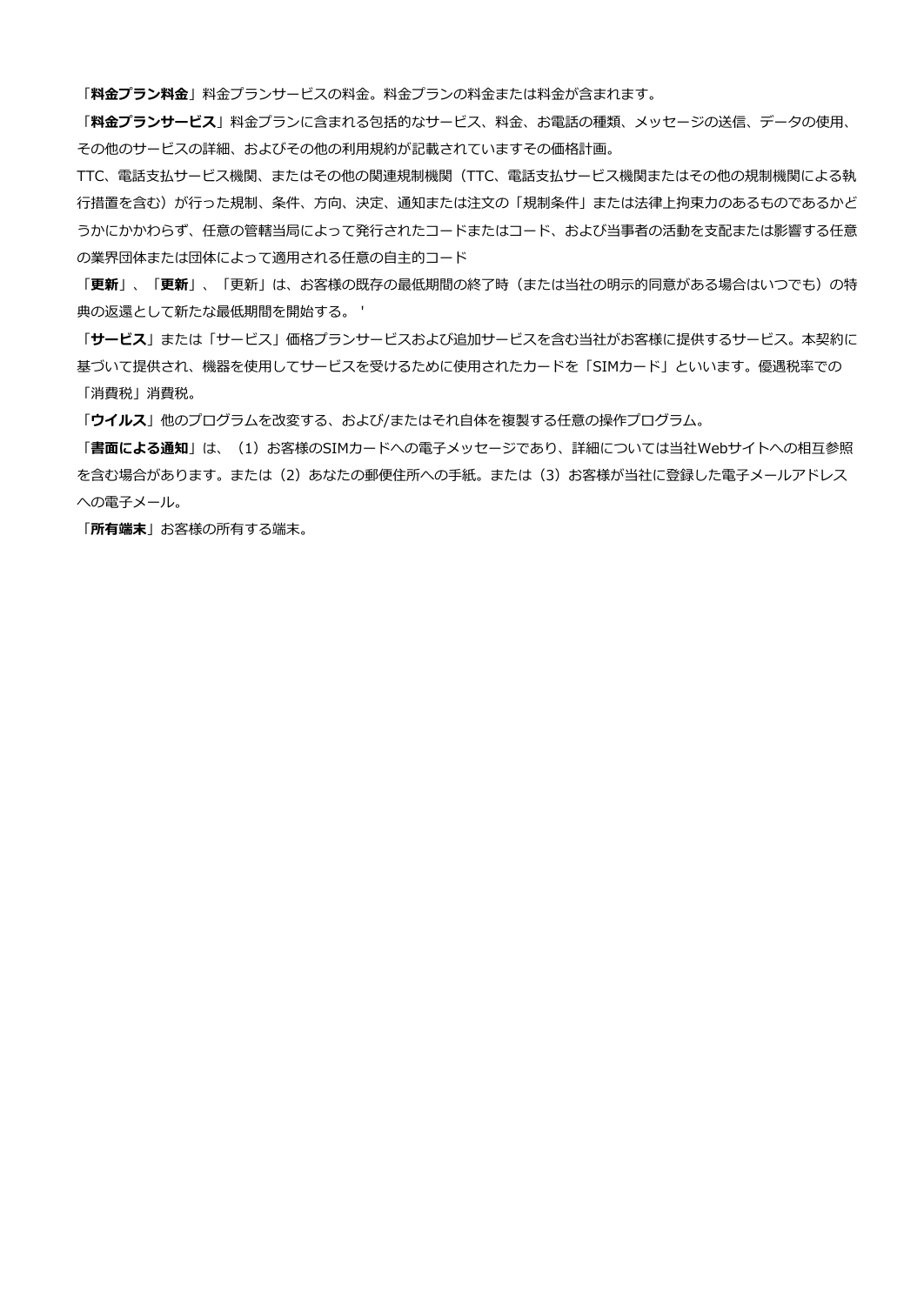#### お客様の利用規約

#### 10. 総則

10.1.定義

- (c) 当社は、CMLinkのブランドを取り扱う、チャイナ・モバイル・インターナショナル株式会社(以下、CMIJP) であり、住所は〒100-0004 東京都千代田区大手町一丁目9番2号 大手町フィナンシャルシティグランキュ ーブ19Fです。
- (d) 「お客様」または「お客様」とは、お客様、お客様および本契約の当事者を意味します。
- 11. 当社との契約の開始
- 11.1.本契約は、SIMカードを有効にしてサービスを最初に要求するときに開始されます。お客様は、最初にお客様のア カウントにクレジットを当てる場合、またはSIMカードを使用してネットワークにアクセスする場合、これらの条 件に同意したものとみなされます。小売店でSIMカードを購入した場合、SIMカードとパッケージが元通りのまま であれば、SIMカードを有効にする前に販売店からキャンセルして払い戻しを受けることができますが、これは保 証しません。 SIMカードをオンラインで購入した場合は、お客様のクーリングオフ権に従ってキャンセルして払い 戻しを受けることができます。該当する場合は、購入したクレジット(ある場合)を返金ポリシーに従って払い戻 します。
- 11.2.ご契約後、すみやかにサービスを開始します。
- 11.3.SIMカードには以下の条件が適用されます。
	- 11.3.1. 当社および/または当社のパートナーはSIMカード、SIMカードのコードを所有しており、当社は、SIMカ ードのみを使用して本サービスにアクセスし、使用することができます。
	- 11.3.2. 当社は、サービスの品質を向上または維持するためにいつでもSIMカードをお客様から回収する権利を留 保します。
- 11.4.当社は、当社のウェブサイト上で利用可能なこれらの利用規約の現在のバージョンのコピーを作成します。当社は 価格を含むこれらの条件を変更することができ、少なくとも30日前に変更内容をお知らせします。お客様が重大 な損害を被るような変更を行った場合、サービスの利用を停止することは自由ですが、変更が開始された後も引き 続きサービスを使用する場合は、変更を承認したものとみなされます。
- 12. 弊社のサービス
- 12.1.このサービスでは、チャイナ・モバイル・インターナショナル株式会社が提供するLTEエリアおよびFOMA (3G) エ リアに対応したモバイルデータ通信を、最大接続速度788Mbpsで使用します。
- 12.2.このサービスは、データのみのデータ通信であり、音声通信もSMSサービスも提供されません。また、NTTドコモ が提供するサービスモードとspモードのメールは使用できません。私たちは常にサービスを利用できるようにしよ うとしますが、その結果として利用できない場合や、
	- 12.3.1. 天候の影響や、他のネットワークトラブルによるもの;または
	- 12.3.2. 基地局の再配置および/または廃止を含むがこれに限定されないネットワークの劣化、輻輳またはメンテナ ンスの要件を含む。
- 12.3.当社は、サービスが中断したり、フォールトフリーであることを保証するものではありません。サービスは、特定 のサービスを使用しようとする場合、関連する技術ネットワークの一部を形成する基地局の範囲内にあることを条 件として、利用可能になります。どのカバレッジマップも当社の屋外カバレッジの最善の見積もりですが、サービ スカバレッジの保証はされていません。海外のネットワークも、品質とカバレッジに制限があります。
- 12.4.顧客が経験する実際の接続速度は仕様よりも低く、使用されるデバイス、場所、ネットワーク条件、およびその他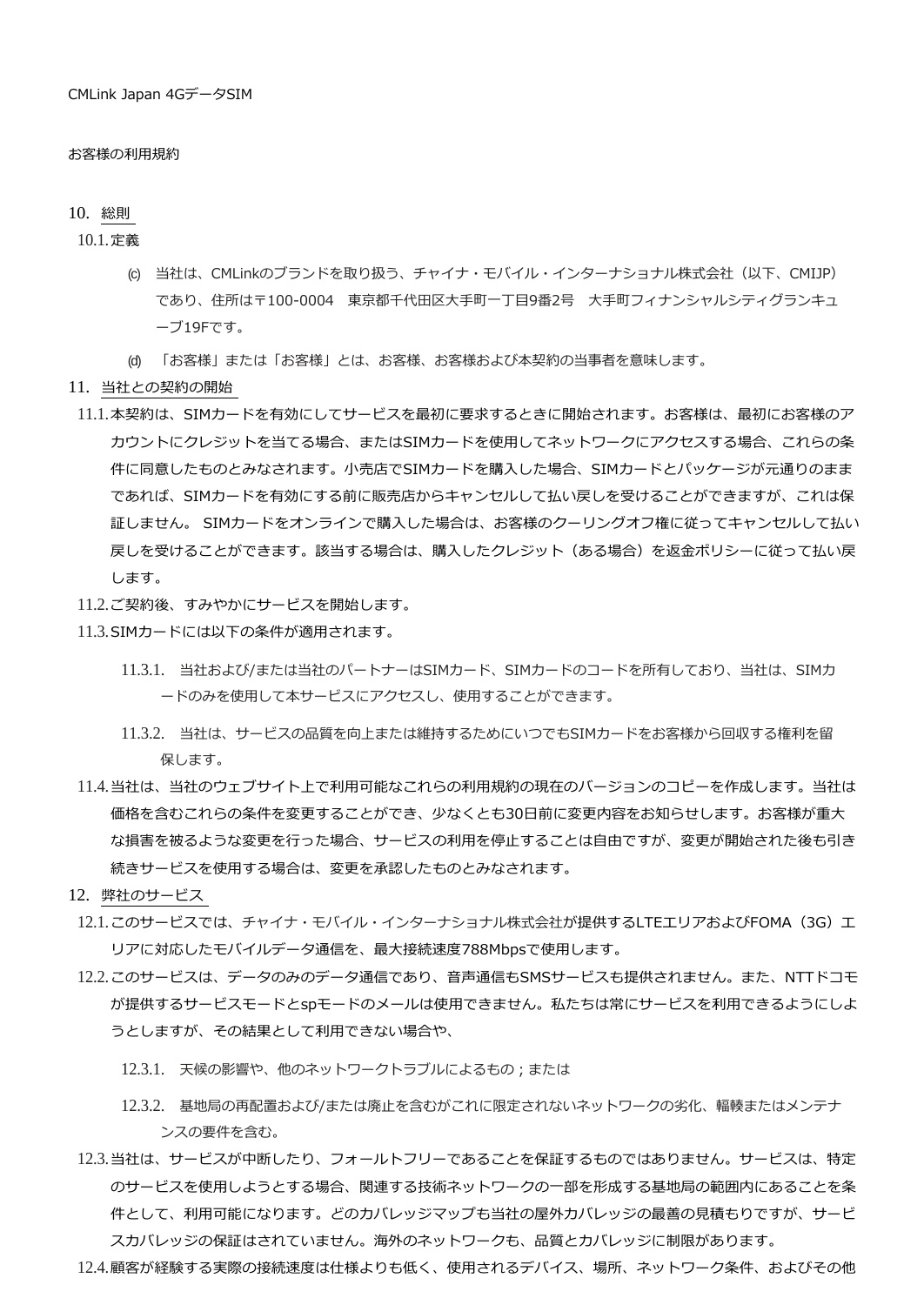の無関係な要素の影響を受けます。顧客の処理環境(パソコンの処理能力、ハブ、ルータなどの機器の機能/処理 能力、LANケーブルの規格、多家屋の場合の伝送方式、電波の影響など)渋滞状況や使用時間帯によっては急激に 減少する場合があります。

- 12.5.このサービスは、有効速度として使用されるアクセス回線の規格に従って最高速度を保証するものではありません。 実効速度は、顧客の端末環境やネットワークの輻輳状況などの通信機器により、規格の最大速度よりも大幅に遅く なることがあります。
- 12.6.フェアユースポリシー:当社は、お客様のすべてのお客様の使用のために当社を保護するために、当社のネットワ ークの使用を管理する権利を有します。したがって、当社は、時折、交通管理の管理を適用する場合があります。
- 12.7.お客様は、個人的、個人的および正当な消費者目的のためにのみ本サービスを使用する必要があります。お客様の サービスの利用は、 毎日の最大通話量、日次/月単位のデータ使用量、個々の通話時間の制限に関する制限を含む 公正使用ポリシーに従います。これらの正確な詳細は購入時点でお客様に通知されます。記載されているフェアユ ースリミットに従ってお客様の使用を調整するよう依頼した場合、当社はあなたへの補償なしにサービスの使用を 一時停止および/または終了する権利を有します。
- 12.8.サービスは提供されています:
	- 12.8.1. 本サービスは、当社およびその他のネットワークのポリシーに従って、許容される使用、および(該当す る場合)関連するインターネット標準に従って使用されるのではなく、次のように使用されます。 (i)必要な年齢を満たさない限り、年齢制限付きサービスにアクセスしてはなりません。年齢制限サービスにア クセスすることが許可されている場合は、年齢制限サービスから指定された年齢以下の方にコンテンツを表 示または送信してはなりません。また、指定された年齢以下の人にあなたの機器を使用させる場合は、Age Restricted Servicesへのアクセスを無効にしておく必要があります。
		- (ii) 本サービスは、違法、不道徳または不適切なものには使用されません。
		- (iii) 本サービスは、いかなる形式であっても、不快または迷惑なコミュニケーションを行うため、または逆料 金の請求を行うために使用されるものではありません。
		- (iv) 本サービスは、ネットワークで使用が承認された機器でのみ使用され、関連するすべての法律および規則 に従います。
		- (v) 本サービスは、攻撃的、卑劣な、名誉毀損的、脅迫的な性質、迷惑行為、プライバシー侵害、著作権侵害 その他の知的財産を送信、受信、アップロード、ダウンロード、財産権またはその他の違法行為。
		- (vi) 本サービスは、他者の権利を侵害する形でコンテンツにアクセスしたり、使用したりすることはありませ ん。
		- (vii) 私たちがあなたに与えたすべての合理的な指示に従います。
		- (viii) 直接または第三者を経由して、ネットワーク上の音声、データまたはその他のサービスの経路または経路 を変更するための装置(以下を含むがこれに限定されない)を操作してはなりません。
			- •一般的に「SIMボックス」として知られているGSMゲートウェイ、または
		- •不正なリピータ(当社の明示的な書面による同意なしに無免許で使用されるカバレッジを向上させるデバイ ス)。
		- (ix) サービス、ネットワーク、SIMカード、機器、またはサービス、ネットワーク、SIMカード、機器の不正 使用による使用または試行された使用(実際のものであれ、違法なものであれ) 、不正な方法、または違法 な手段を使用することはできません。
		- (x) 当社の書面による事前の書面による同意なく、当社のサービスまたはネットワークを使用して第三者に販 売または販売を試みたり、他の方法で商用サービスを提供したりしてはなりません。
		- (xi) お客様またはSIMカードを使用する者は、ネットワークを損なうこと、干渉すること、損害を与えること、 害を及ぼすこと、ネットワークを危険にさらすこと、または乱用することスタッフ;
	- 12.8.2. お客様は、改定された場合、および随時適用される、サービスの提供または使用に関連するすべての規制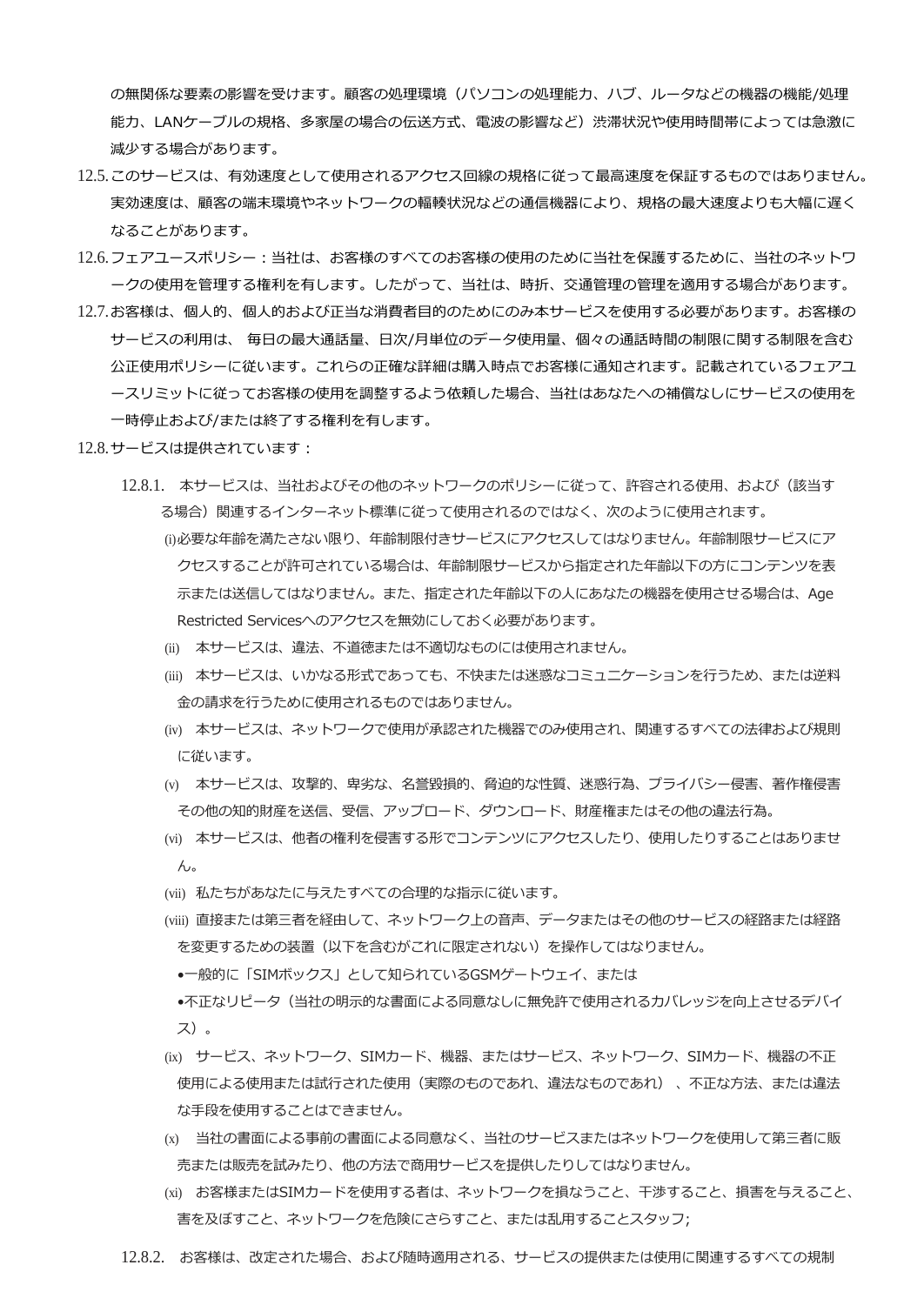条件およびその他の許可、法律、ライセンス、条件、指示、規範または規制を遵守しなければなりません。

- 12.8.3. あなたは合理的に求めている情報を私たちに与えます。そして
- 12.8.4. 本契約に基づいてサービスの提供に関する決定を下すことができる、お客様が当社に提供するすべての情 報は、お客様が提供する時点で真実でなければなりません。
- 12.9.3.8. 3.5条のいずれかのポイントに従わなかった場合は、SIMカードをネットワークから中断または切断する権利 が与えられます。当社はまた、本契約を終了する権利を有し、お客様は、その後の本サービスの再接続に対して料 金を支払わなければならない場合があります。
- 12.10.お客様は、お客様のサービスを介してインターネットにアクセスすることができ、お客様は、第三者のコンテン ツプロバイダの利用規約および/または許容される使用ポリシーに従うことに同意するものとします。これらの第 三者プロバイダーとの取引、および当社が明示的に述べている場合を除き、本サービスを使用して発見されたプロ モーション、サービスまたは販売者への関心は、お客様とあなたが取引している人の間にのみあります。当社は、 かかる取引やお客様がアクセスしたウェブサイト、またはそのコンテンツに起因する損失または損害について責任 を負いません。お客様は、お客様がアップロード、電子メール、またはお客様の機器を介して送信するすべての情 報について責任を負うものとします。あなたは、インターネットが安全な環境ではないことを認めます。弊社の過 失により生じた場合を除き、当社はサービスを通じてお客様の機器にダウンロードされるプログラムまたは素材を 介してお客様の機器に不正にアクセスすることについて責任を負いません。
- 12.11.本サービスを使用することにより、お客様は画像や情報のコピーおよび/または変更に同意したものとします。送 信の目的でコピーや変更を行う場所をお客様が作成したものとします。これは、ポータルを使用する場所にも適用 されます。
- 12.12.お客様がネットワークの境界またはその周辺のサービスおよび第三者のネットワークにアクセスする場合、お客 様はネットワークにアクセスできない場合がありますが、当社のローミングパートナーのネットワークに接続する ことができます。あなたが行った通話は、あなたがローミングしていたかのように課金され、それらの通話はいか なる手当からも外に出ません。
- 13. 料金のお支払い
- 13.1.当社の料金は当社のウェブサイトに示されている料金プランに記載されており、時折更新されます。カスタマーサ ポートに電話するか、当社のウェブサイトを参照することにより、最新のコピーを入手することができます。
- 13.2.SIMカードまたは機器が紛失、盗難、または破損した場合お客様は、紛失を当社に通知するまでに発生した料金に ついて責任を負うものとします。
- 13.3.あなたがコンシューマーでない場合は、本契約を締結することにより、お客様の事前の許可なく、お客様のアカウ ントのエンドユーザーにお客様のアカウントにサービスを追加する権限を与えます。
- 14. 私たちの責任
- 14.1.私たちは、本契約書に定められているとおり、お客様にのみ責任を負います。当社には、他の義務または責任はあ りません。
- 14.2.本契約書のいかなる内容も、私たちが行ったまたは行わなかったことによって引き起こされた死亡または人身傷害 に対する賠償責任、または弊社が犯した可能性のある不正な虚偽の表示について、
- 14.3.あなたが消費者でない場合、本契約書を締結した時点で合理的に予見できなかった損失または損害について、お客 様はいかなる責任も負わないものとします。これには収入の損失が含まれますが、これに限定されません。ビジネ ス; (設備またはサービスを使用して回避することを期待した費用を意味する)または予想される利益、財産の損 失または財産の使用の喪失を意味します。
- 14.4.あなたが消費者である場合、私たちは収入の損失に対していかなる形であれあなたに責任を負いません。ビジネス または利益;または本契約書を締結した時点で合理的に予見できなかった損失または損害について責任を負わない ものとします。
- 14.5.合理的に可能な限り速やかに申し立てを行う必要があります。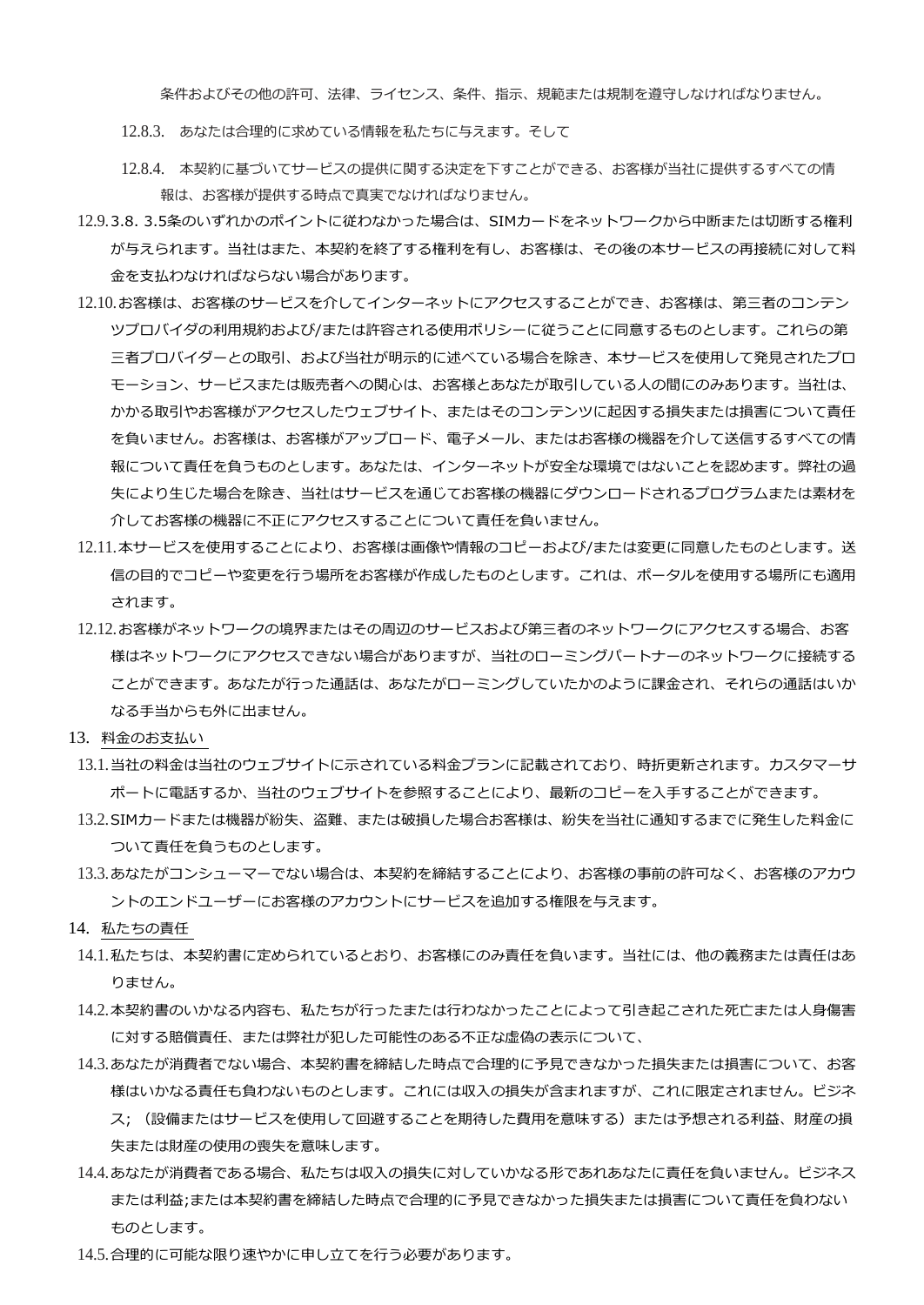- 14.6.われわれのコントロールを超える何らかの理由により、私たちが職務を遂行したり、サービスを提供することがで きない場合、私たちはあなたに責任を負いません。
- 14.7.当社は、お客様の機器に侵入するウィルスまたは悪意のあるソフトウェアに苦しんでいるいかなる被害に対しても 責任を負わないものとします。 それがサービスを介して送信されたかどうかにかかわらず、このようなウィルス または悪意のあるソフトウェアによってアクティブ化されたサービスの使用については、お客様のアカウントに適 用されるすべての請求について責任を負います。
- 14.8.この条項5は、本契約が終了した後であっても適用されます。
- 15. 当社がサービスを一時停止または切断する場合
- 15.1.当社は、次の場合に、サービスを一時停止するか、本契約を解除し、警告なしにSIMカードをネットワークから切 断することができます。
- 15.2.ネットワークが故障したりメンテナンスが必要です。私たちはこれが頻繁に起こらないことを確認しようとします。 または
- 15.3.お客様またはお客様のSIMカードを使用する者は、本契約または当社または当社のグループ会社とのその他の契約 条件を守らない。または
- 15.4.当社は、第3.5項の義務の一部または全部に違反しているか、またはお客様のサービスが第3条の義務に反して(意 図的にまたは意図せずに)使用されていると合理的に考える。
- 15.5.当社は、当社が別途定める場合を除き、停止中の料金について責任を負います。
- 15.6.6.1.1項の内容が発生した場合を除いて、お客様は本サービスに再接続することを請求することができます。
- 15.7.以前のパックの有効期限が切れてから3日以内に新しいパックを購入しなかった場合、お客様はサービスから離脱 することがあります。このセクションに記載されているようにサービスを使用しないためにお客様との接続を切断 すると、切断されたアカウントに残っているバウチャーの未使用クレジットまたは手当は失効します。
- 15.8.この条項6に基づく当社の権利は、本契約の以下の他の条項に定められているように、本サービスの中断および/ま たは終了、および/または本契約の中止または終了が必要なその他の権利に加えて、3.6および7.1 。
- 16. 本契約が終了した場合
- 16.1.次のいずれかが発生した場合は、すぐに本契約を解除することができます。
- 16.2.あなたは、本契約の重要な条件またはそれほど重要ではないいくつかの条件を破ります。
- 16.3.あなたは、本契約のあまり重要でない条件を破り、私たちがあなたに尋ねてから7日以内にそれを置くことはできません。 または
- 16.4.サービスまたはネットワークを実行するためのライセンスは終了します。
- 17. 一般
- 17.1.本契約に基づくお客様の権利と責任の譲渡または譲渡を行う前に、明示的な事前同意を得る必要があります。私たちは あなたの許可なく私たちのいずれかを譲渡することができます。但し、あなたが現在経験しているサービスのレベルは、 結果として減少しないものとします。
- 17.2.私たちは、あなたとスタッフの間の会話を記録し、必要に応じて、または法律で要求されるような会話を保存すること ができます。
- 17.3.当社に登録した場合当社に提供された住所の変更については、直ちにカスタマーサービスに電話する必要があります。 あなたの郵便住所、あなたのオンライン口座、またはあなたのメールアドレスに通知を送ることができます。また、お 客様の携帯電話のアップデートをオンラインでお送りすることもあります。これにより、機器の機能やディスプレイに 若干の調整が加えられる場合があります。合理的な何かを行うことを含むこれらの変更を受け入れる必要があります。
- 17.4.お客様の機器がオフになっているか、ネットワークに接続されていないため、お客様に届かないメッセージについては、 当社は責任を負いません。
- 17.5.本契約書に別段の定めがある場合を除き、お客様からの通知は、〒100-0004 東京都千代田区大手町一丁目9番2号 大手町フィナンシャルシティグランキューブ19F チャイナ・モバイル・インターナショナル株式会社にお送りくださ い。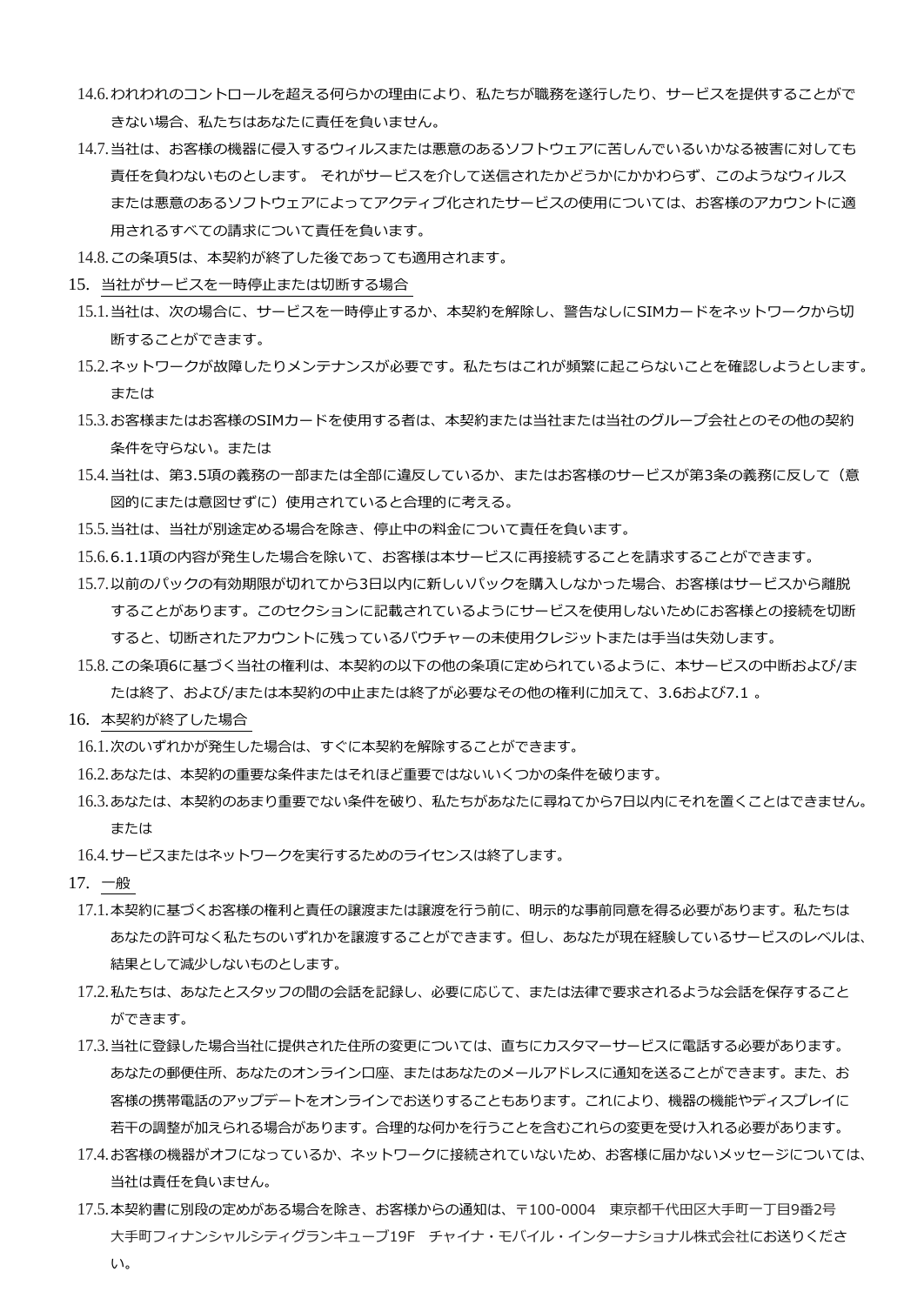- 17.6.当社が許可する任意のコンセッションまたは余分な時間お客様は、当社が提供する特定の状況にのみ適用されます。他 の方法で本契約に基づく当社の権利に影響を与えるものではありません。
- 17.7.本契約は、法律で別段の定めがない限り、第三者に利益を与えるものではありません。
- 17.8.日本の法律が本契約に適用され、いかなる紛争も日本の裁判所で解決される。
- 17.9.本契約の条件または条件が法的に有効でない場合、本契約の残りの部分が有効となります。法的に有効でないポイント または条件は、同様の意味のポイントまたは条件に置き換えることができます。
- 17.10.お客様は、登録内容を含め、お客様が当社に提供する情報が真実で正確で完全であることを確認します。お客様は、第 8.20条に定める当社のカスタマーサポートに連絡することにより、お客様の詳細の変更を直ちに当社に通知することに 同意するものとします。
- 17.11.当社は、本契約の条項および適用されるデータ保護およびプライバシーに関する法律に従ってお客様の個人情報を使用 します。当社および/または当社のグループ会社(China Mobile International Limitedを含むがこれに限定されない) は、お客様にサービス、機器および関連製品を提供するためにお客様の個人情報を使用し、お客様のアカウントおよび 請求、広告、マーケティング、調査、分析、あなたのネットワーク上で使用している機器を追跡し、Webを使用し、あ なたの好みをプロファイリングすることができます。当社は、お客様の情報を当社のサービスプロバイダおよび代理店 に開示し、これらの目的に役立てる。当社は、当社のサービスを再度使用することを決定した場合に、当社との契約が 終了した後、妥当な期間、お客様の情報を保管し、この期間中に当社のサービスについてお客様に連絡することができ ます。弊社のウェブサイト(csjp@cmlink.com)に掲載されている当社のプライバシーポリシーを参照してください。
- 17.12.お客様は、当社、当社のグループ会社および厳選されたビジネスパートナーが、当社のネットワーク、サービスおよび 関連製品の使用に関する情報、当社のネットワーク上で使用している機器の位置、お客様と第三者によって提供された 製品、サービス、またはプロモーションを、お客様が関心を持つ可能性があり、研究および分析の目的で使用すること ができます。当社は、郵便、ファックス、電子メール、電話、電子メッセージング(SMSおよびMMSを含むがこれに限 定されない)またはオンラインまたは他のインタラクティブメディアを介してお客様に連絡する場合があります。当社 からのダイレクトマーケティング通信を希望しない場合は、当社のカスタマーサービスに連絡してお知らせください。 私たちはそれらをあなたに送るのをやめます。詳細については、当社のプライバシーポリシー(csjp@cmlink.com)を ご覧ください。機器を他の人に譲渡してネットワーク上で使用する場合(例えば、あなたが家族のために機器を支払っ ている場合など)は、あなたがその情報をどのように使用し、これに同意する。
- 17.13.お客様は、お客様の個人情報のコピーを(当社の管理コストをカバーする合理的な料金で)尋ねる権利と、不正確さを 訂正する権利を有します。詳細については、当社のプライバシーポリシーを参照してください。お客様に影響を及ぼす 個人情報のセキュリティ違反が発生した場合は、関係当局に通知し、必要に応じて当社のサービスの加入者またはユー ザーに通知します書き込み。お客様(または加入者/ユーザー)に影響を及ぼす個人データのセキュリティ違反は、お客 様に本契約を終了する権利を与えるものではありません。
- 17.14.当社および/または当社のグループ会社は、法執行上の目的、および犯罪、詐欺および不正使用の検出、防止または調 査のために、当社および/または当社グループの法的規制要件を遵守するためにお客様の個人情報の活動または開示を行 います当社および/または当社グループのネットワーク、サービスおよび関連製品の損害または損害。
- 17.15.本契約は、お客様と当社との間の完全な合意です。あなたが本契約を締結する前にあなたが見たり聞いたことがあるそ の他の情報は含まれていません。
- 17.16.ご不明な点がある場合やヘルプやサポートが必要な場合電話番号:080 0100 8600またはcsjp@cmlink.comまで電子 メールでカスタマーサービスにご連絡ください。
- 18. 用語集

用語の定義は下記の通りです。

「**アカウント**」あなたのクレジットと費用を記録するあなたのアカウント。

「**追加サービス**」追加料金サービスの一部ではなく、お客様のアカウントに追加することができるオプション/追加サービス。